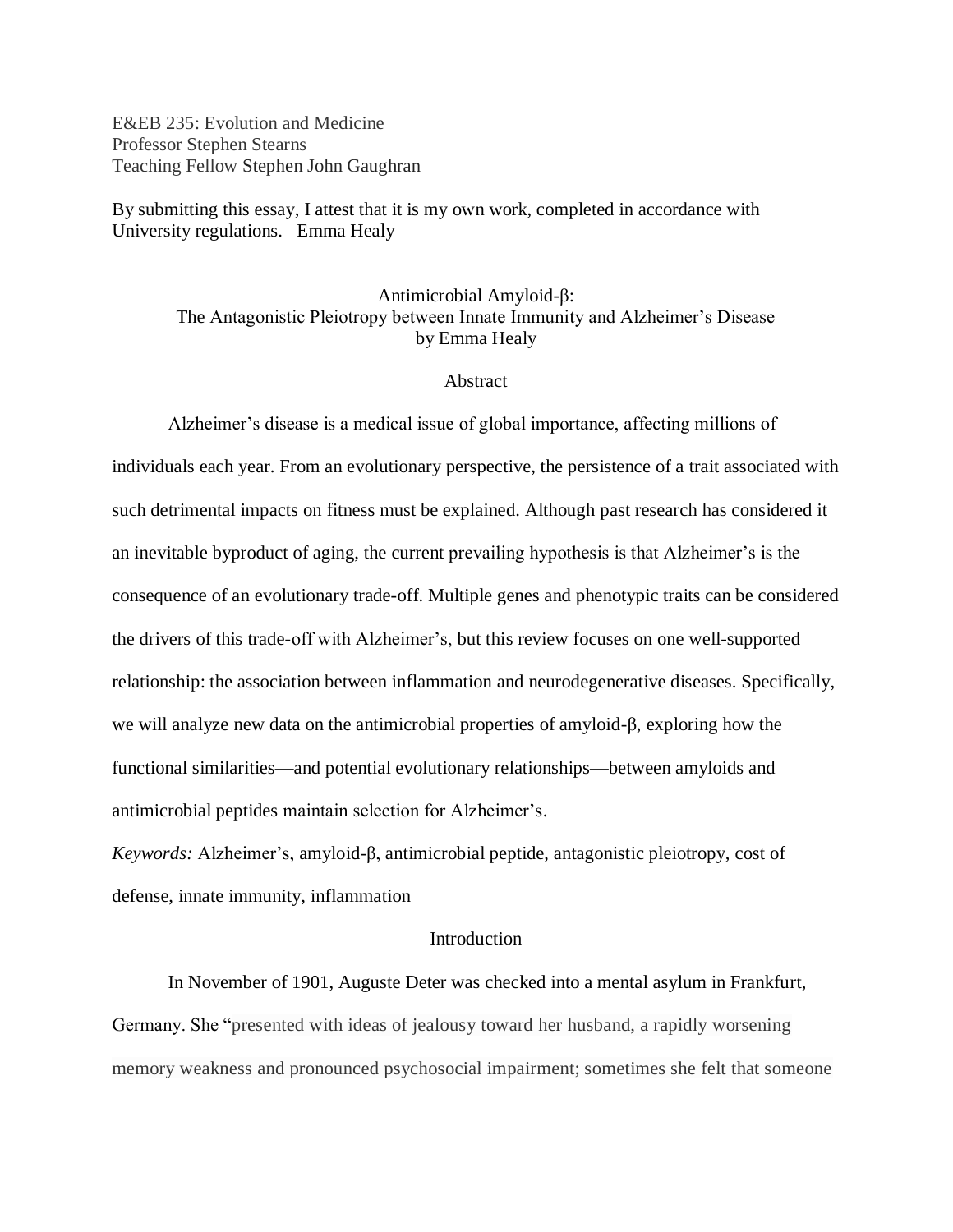l

wanted to kill her and began to shout wildly" (Cipriani et al., 2011). Auguste died a few years later, but her physiatrist, Aloysius Alzheimer, was particularly affected by her case and continued to study the abnormal neuronal disease. In 1907, he published the first paper describing the histopathological features of a disease that would later be named after him.

Now, Alzheimer's disease is the most common cause of dementia, currently affecting 5.4 million Americans (Alzheimer's Association [AA], 2016). One in nine Americans over the age of 65 has Alzheimer's, and almost one in three Americans over the age of 85 is afflicted (AA, 2016). The disease is devastating: a leading cause of death among the elderly that is associated with debilitating symptoms and an insurmountable financial burden. Patients often undergo symptoms similar to those of Auguste Deter, such as memory loss, confusion, increased anxiety, decreased judgment, and personality changes (AA, 2016). Financially, Alzheimer's is a burden upon both families and government programs: healthcare and hospice costs for Alzheimer's patients are expected to amount to \$236 billion in 2016 (AA, 2016).

Alzheimer's disease is a critical and recognized health issue. As of November 2016, there were 470 ongoing clinical trials,<sup>1</sup> as well as numerous wet-lab studies, in the United States. Because of the complexity of the disease, a variety of physiological pathways and drugs are research targets. Two pathological proteins involved in Alzheimer's, amyloid and tau, are perhaps the most extensively researched biomolecules. These extensive investigations into the biological origins and mechanisms of Alzheimer's disease have enabled the development of important treatments; moreover, they lay the foundation to expand our understanding of Alzheimer's beyond its pathophysiological mechanisms. We are now beginning to investigate the inflammatory features associated with Alzheimer's and their evolutionary consequences.

<sup>&</sup>lt;sup>1</sup> Number obtained by searching a registry of clinical trials (ClinicalTrials.gov) for open studies that include the term "Alzheimer."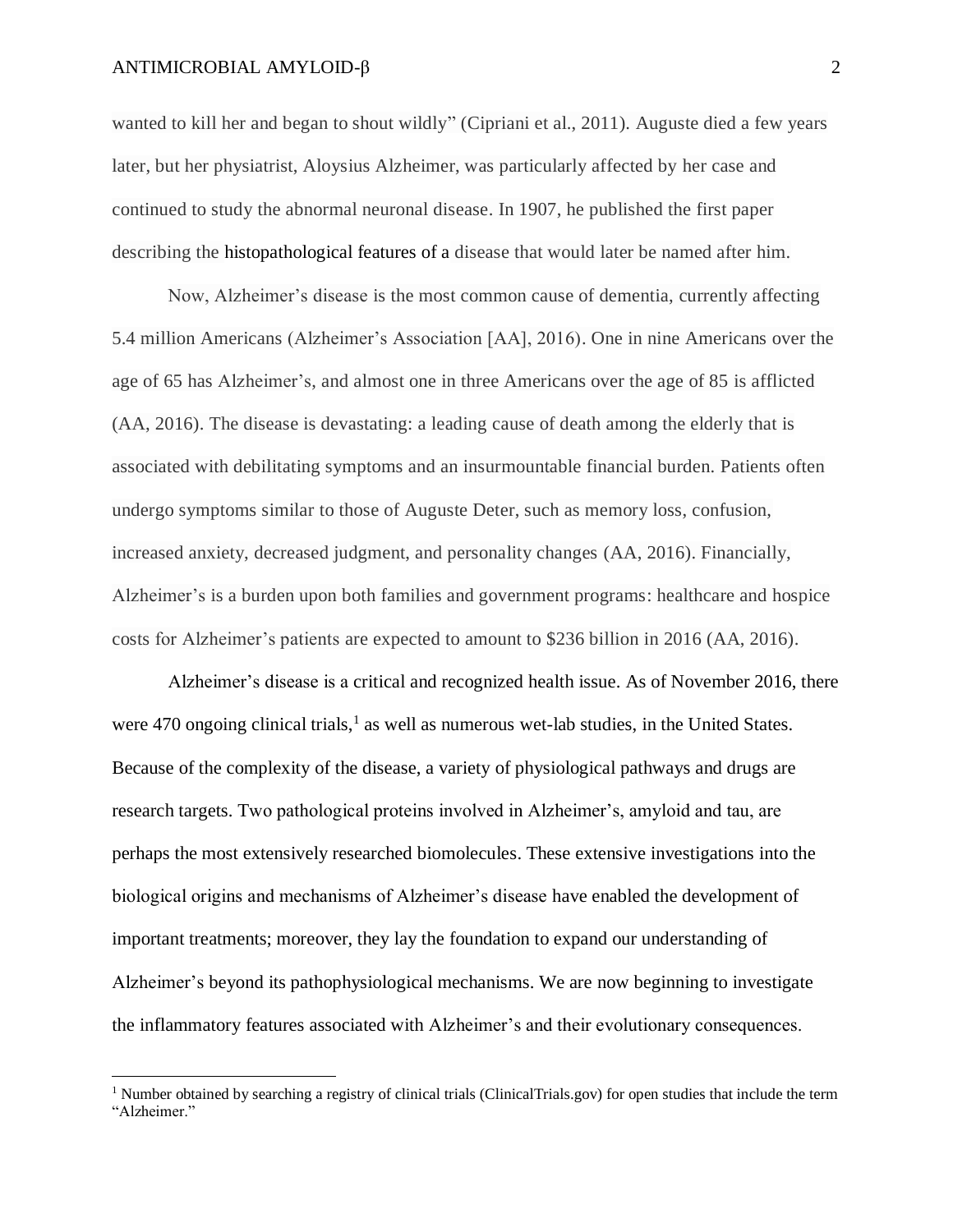The role of evolution in shaping Alzheimer's has been largely overlooked, with the exception of a handful of publications (Glass & Arnold, 2012; Bufill et al., 2013) . Among these reviews, the innate inflammatory response is only briefly discussed as a driver of selection. In fact, since 1996—when Finch and Marchalonis first speculated that amyloid plaques evolved from certain ancestral mechanisms of inflammation—research on the topic has been scarce. Meanwhile, abundant research has demonstrated the role of inflammation in Alzheimer's but omitted the evolutionary perspective (Akiyama et al., 2000). This review seeks to combine the two research perspectives to provide evidence for an evolutionary trade-off between inflammation and neurodegenerative diseases such as Alzheimer's. We will explore the costs and benefits associated with this trade-off by examining the potential neurotoxic and antimicrobial properties of amyloid-β. In addition, we will touch upon the evolutionary origins of the relevant genes and discuss the potential ramifications of the proposed hypothesis for the clinical treatment of Alzheimer's.

# Alzheimer's from the Evolutionary Perspective

Certain fundamental concepts in evolutionary medicine can be applied to the persistence of Alzheimer's. In particular, we will discuss trade-offs—beneficial traits that are associated with costs—and how they relate to system vulnerabilities. Trade-offs can be viewed from multiple perspectives: genetic, physiological, developmental, or behavioral. A trade-off must have a genetic basis to produce an evolutionary consequence, however, exploring trade-offs from other perspectives is often worthwhile since the relevant traits are frequently genetically controlled, and phenotypes may be easier to research than genotypes. From the genetic perspective, past studies have discussed specific alleles as they relate to Alzheimer's pathology; for example, Glass and Arnold (2012) explored selection pressures on the ancestral apolipoprotein E (*APOE*)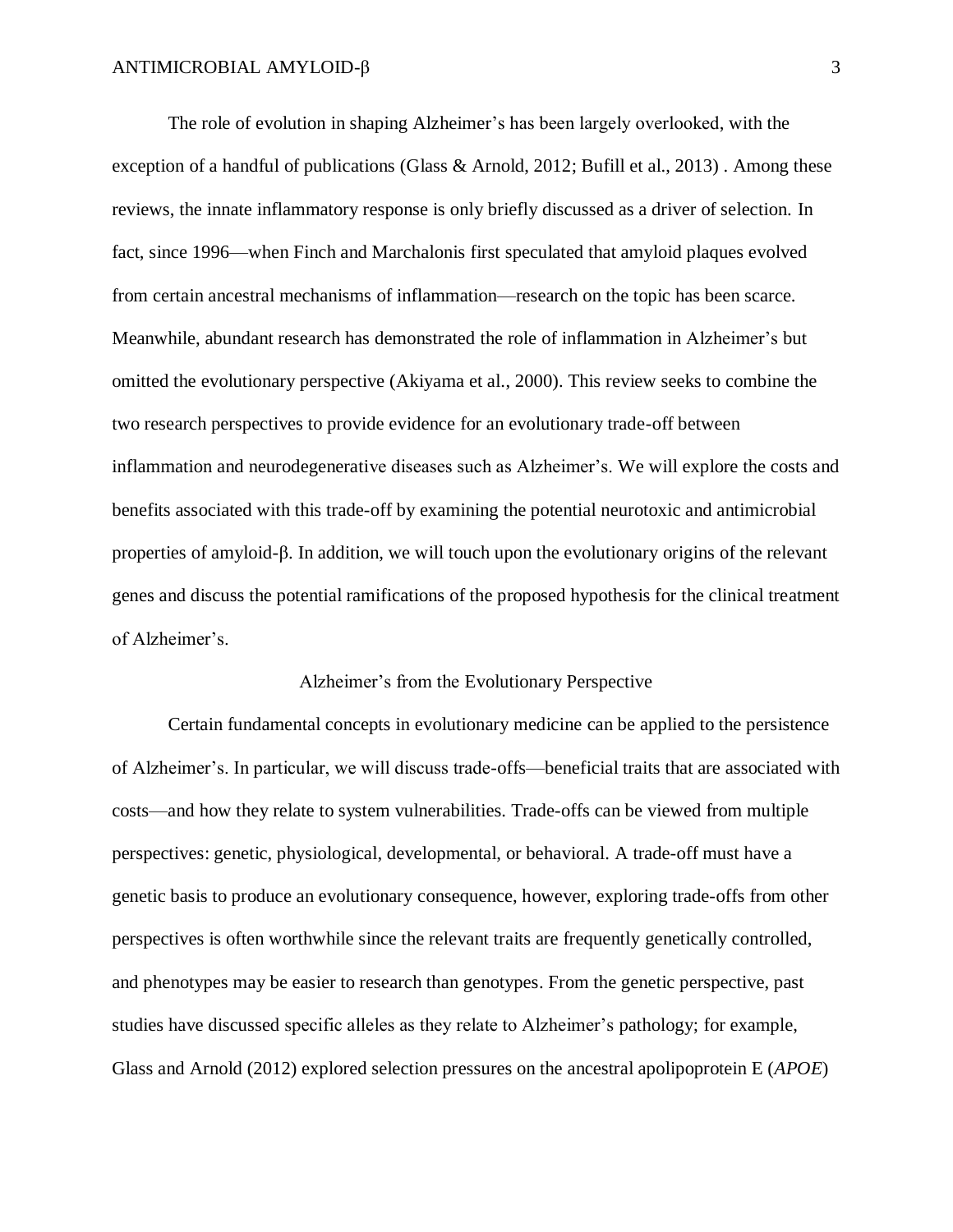allele, for which the *APOE4* allele is a known risk factor for Alzheimer's. While we will touch upon the genetic foundation for amyloid- $\beta$  formation—specifically the role of the amyloid precursor protein (*APP*) gene—we will focus primarily on physiological trade-offs.

Two types of trade-offs are particularly important to our discussion of Alzheimer's: antagonistic pleiotropies and costs of defense. An antagonistic pleiotropy—first identified by George Williams in 1957—describes a phenomenon where one gene controls multiple traits that affect fitness oppositely at different stages in life. Pleiotropies often manifest as fitness benefits early in life that are associated with costs later in life because the young within a population are more likely to reproduce than the elderly, thus selection—which acts to maximize reproductive fitness—is strongest upon traits that appear in early life. Investigating Alzheimer's as a consequence of an antagonistic pleiotropy is valid, as its detrimental effects are often not realized until an advanced age: 81% of Alzheimer's patients are at least 75 years old (AA, 2016).

Alzheimer's may also be considered an exaggerated cost of defense. In evolutionary biology, researchers agree that evolution tolerates large fitness costs if they are associated with large benefits, especially if a system is crucial to survival or reproduction. A growing body of research on inflammation and Alzheimer's suggests that the disease may be a cost of the innate immune system. However, identifying the mechanistic processes that control this relationship has been difficult since the complete pathophysiological pathway behind Alzheimer's is not yet understood. Multiple interactions are likely involved in the association, but this review will focus primarily on the immunological role of amyloid-β plaques.

Recent studies indicate that amyloid-β plaques have antimicrobial properties, demonstrating a potential function for these otherwise pathological proteins (Kumar et al., 2016). While this attribute may only be a component of the evolutionary history of Alzheimer's, its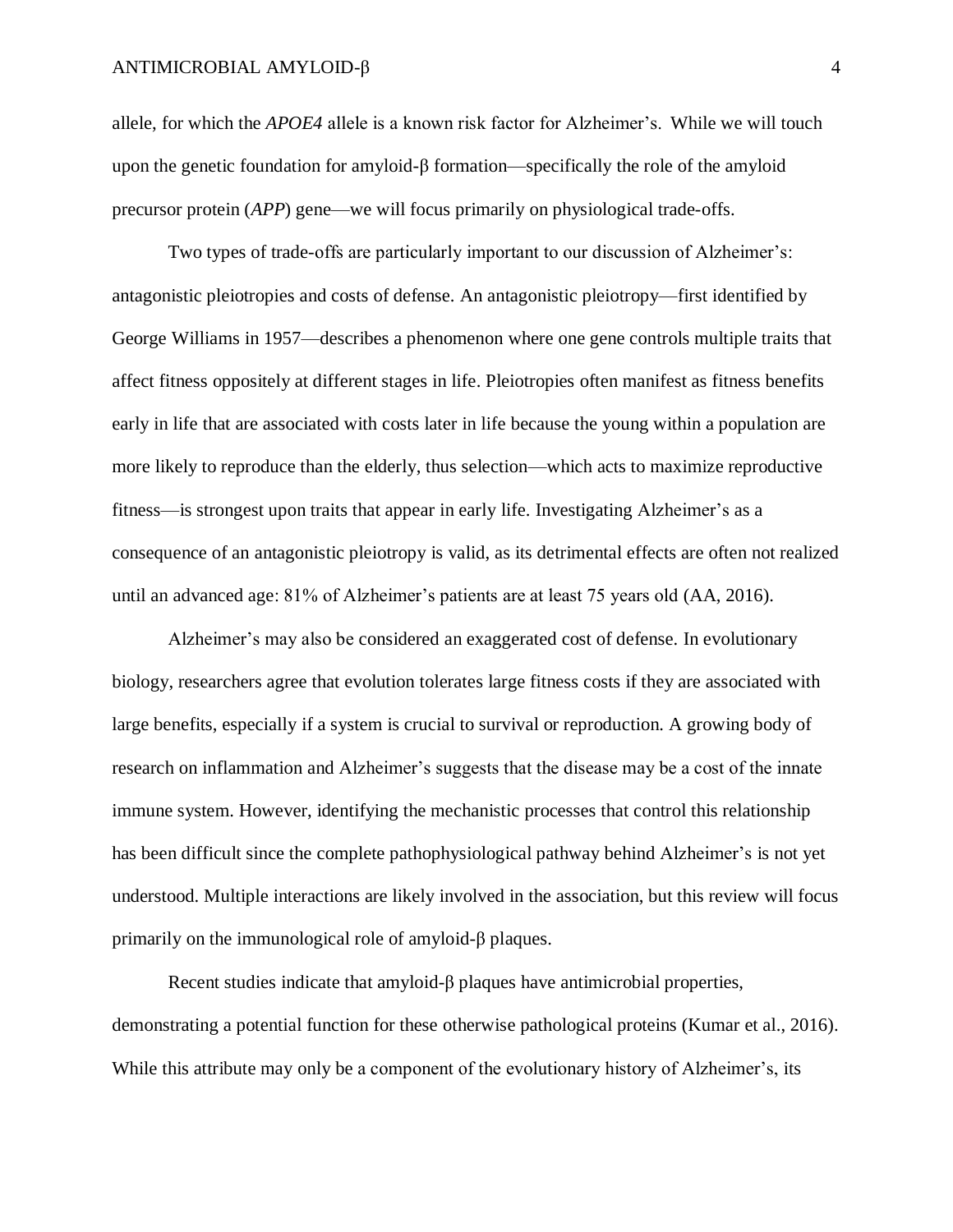contribution to natural selection deserves to be evaluated. We will examine research supporting the notion that neurodegenerative amyloid-β plaques form as an exaggerated cost of defense—a cost that is tolerated because the proteins' antimicrobial properties also contribute to improved fitness in an antagonistic pleiotropy.

# The Neurotoxicity of Amyloid-β Plaques

Alzheimer's is a neurodegenerative disease, associated with neuron death and atrophy within Alzheimer's-specific regions of the cerebral cortex, the outer layer of brain tissue responsible for a variety of critical functions. At a molecular level, its pathophysiology is complex and heavily debated, but the presence of neurofibrillary tangles—insoluble aggregates of tau proteins—and amyloid-β plaques in the brains of Alzheimer's patients is well documented. The prevalent hypothesis for why Alzheimer's occurs—the "amyloid cascade hypothesis" asserts that toxic amyloid-β peptides accumulate, affecting downstream biochemical and neurological processes and causing neuronal dysfunction.

Amyloids, in general, are self-assembled, degradation-resistant aggregates of protein fibrils whose substructure consists of cross-β-sheets. (The β-sheet is a twisted, pleated sheet of amino acids connected through hydrogen bonds and is a common secondary structure in proteins. The cross-β-sheet is particular to amyloid-like fibrils and consists of a double β-sheet). Amyloids are often associated with a disruption of normal physiological function, but functional forms do exist in nature. In the case of Alzheimer's, enzymes called secretases cleave APP—a large and functional precursor protein—to form amyloid-β peptide fragments (Kumar et al., 2015). These amyloid-β peptides aggregate to form both small, soluble oligomers and larger, insoluble plaques. Researchers have explored the neurotoxicity of both forms of amyloid-β, and their findings are inconclusive. While past studies emphasized the pathological consequences of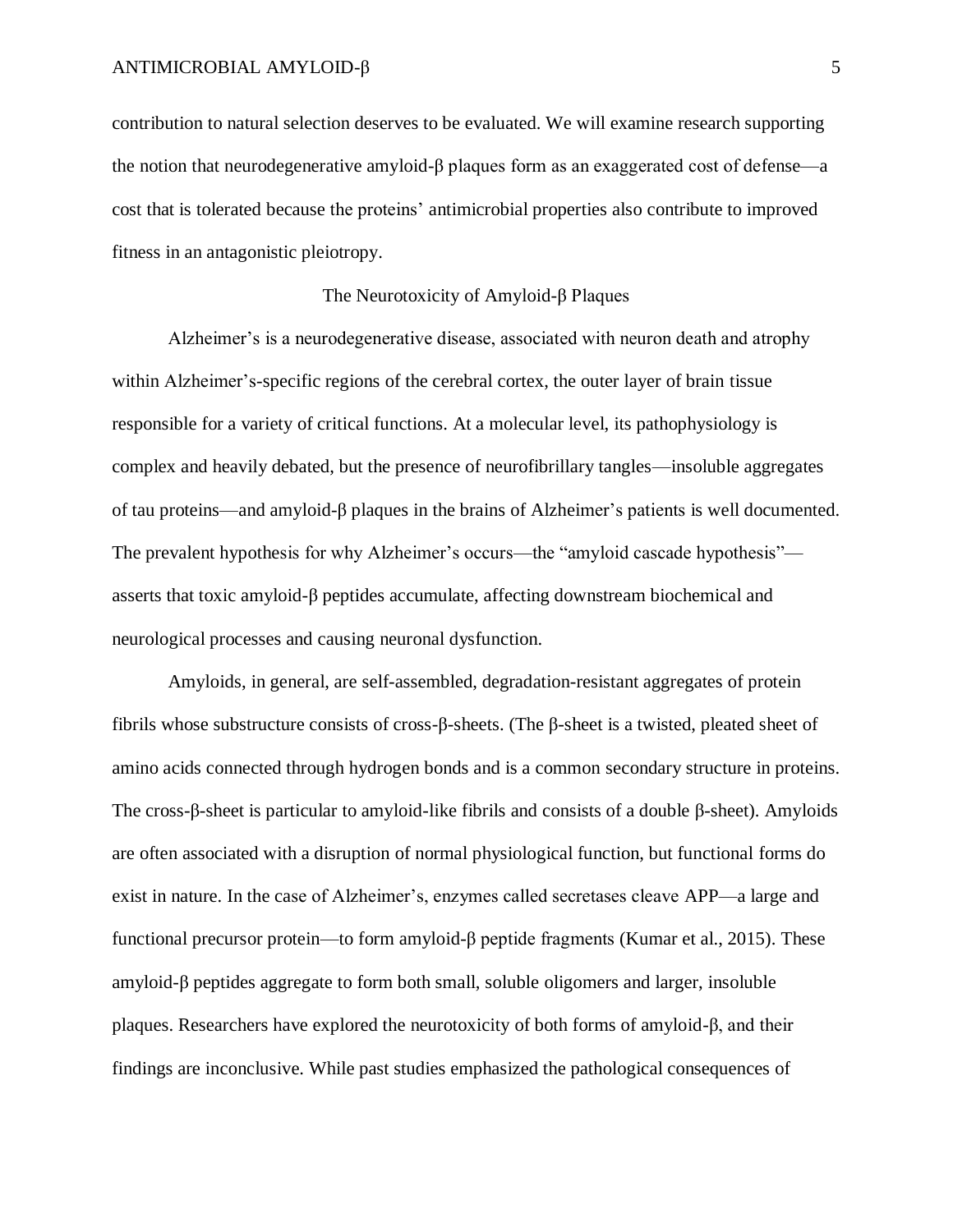insoluble plaques, recent research hypothesizes that soluble oligomers are more toxic than the insoluble plaques, perhaps because of their increased mobility (Hardy & Higgins, 1992; Haass et al., 2007). Regardless, both biomolecules result from the same pathway of aggregation and since amyloid-β plaques are more easily detected, they are often used as an indicator of neurotoxic activity. The mechanisms through which amyloid-β functions are poorly understood; however, research has associated it with an accumulation of neurofibrillary tangles, a disruption of mitochondrial function, and an interference with intracellular calcium signaling—all of which may participate in neurodegeneration (Swerdlow, 2007; Bloom, 2014; Mossmann et al., 2014; Demuro et al., 2010).

While the majority of research considers amyloid-β plaques to be an instigator in Alzheimer's pathology, skeptics argue that amyloid-β plaques' neurotoxicity has not been definitively proven (Hardy 2009). One critique is that current research does not definitively demonstrate whether amyloid-β plaques contribute to or result from Alzheimer's symptoms. Thus, an alternate hypothesis postulates that amyloid-β is a product of pathogenic events, rather than an initiator (Lee et al., 2007). A more nuanced critique warns that the role of amyloid-β, while involved, may be limited and combined with a variety of other contributing factors (Pimplikar, 2009; Small & Duff, 2008). Specifically, Brier et al. (2016) speculate that the neurofibrillary tangles formed by tau proteins are more closely associated with the pathophysiology of Alzheimer's.

These perspectives are worth considering, as this review focuses solely on amyloid-β; however, the amyloid cascade hypothesis is the current basis for most Alzheimer's research, and few alternative hypotheses have been explored in depth. Furthermore, multiple studies into the disease's clinical presentation, genetic risk factors, and biochemical basis all support the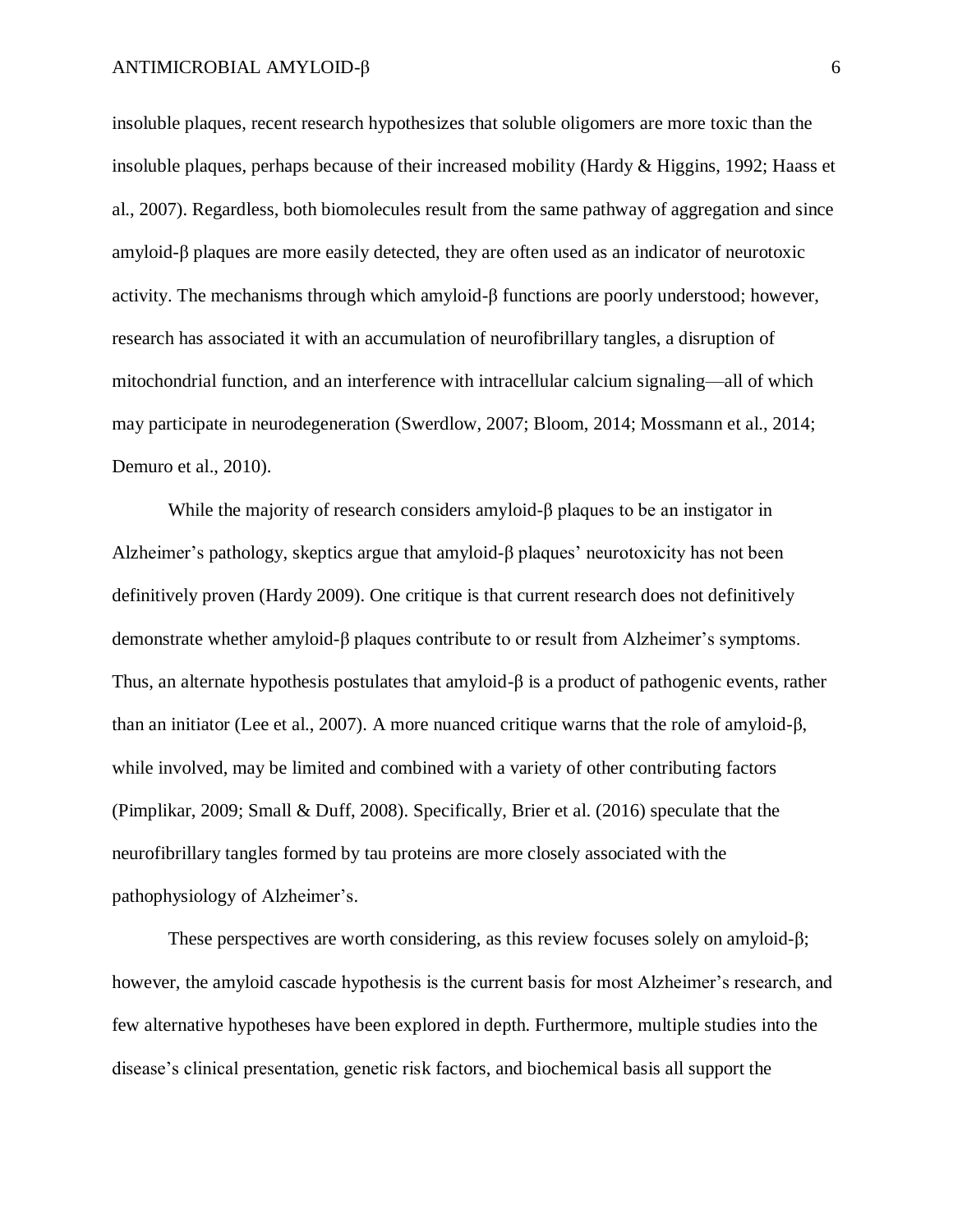amyloid-hypothesis (Hardy & Selkoe 2002; Selkoe & Hardy, 2016). Thus, amyloid-β plaques and oligomers are a relevant focus as we explore evolutionary trade-offs.

# Inflammation and Neurodegeneration

A connection between inflammation and Alzheimer's pathology has been speculated for decades—since Ishii et al. detected antibodies within plaques from the brains of Alzheimer's patients in 1975. Since then, a surge of published research, from animal models of infection to clinical studies with anti-inflammatory drugs, has corroborated the initial discovery (Mawanda  $\&$ Wallace, 2012). For example, in an epidemiological study, exposure to viral and bacterial pathogens was found to be significantly associated with Alzheimer's (Bu et al., 2015). Another study found that human β-defensins, a type of antimicrobial peptide, are expressed more in the brains of Alzheimer's patients than in controls (Williams et al., 2013). A review by Miklossy (2011) found that spirochetes (helical, gram-negative bacteria) were discovered eight times more frequently in Alzheimer's patients than in controls.

Standing alone, these outcomes are inconclusive: they do not demonstrate whether infection precedes or follows neural damage. Although the relationship is still ambiguous, additional studies have suggested a causal relationship by reproducing the hallmarks of Alzheimer's with an initial infection*.* Miklossy et al. (2004) exposed rodent neural and glial cells to *B. burgdorferi,* a bacterium that causes Lyme disease, and observed increased levels of amyloid precursor protein (APP) and amyloid-β deposits. After infecting mice with *Bordetella pertussis*, the bacterium that causes whooping cough, McManus et al. (2014) found an increase in glial cell activation and an accumulation of amyloid-β. Similar results were discovered for viral infections: exposure to HSV-1 stimulated amyloid-β production in neuronal cell cultures (Bourgade 2015). With increasing evidence for the causal role of inflammation in Alzheimer's,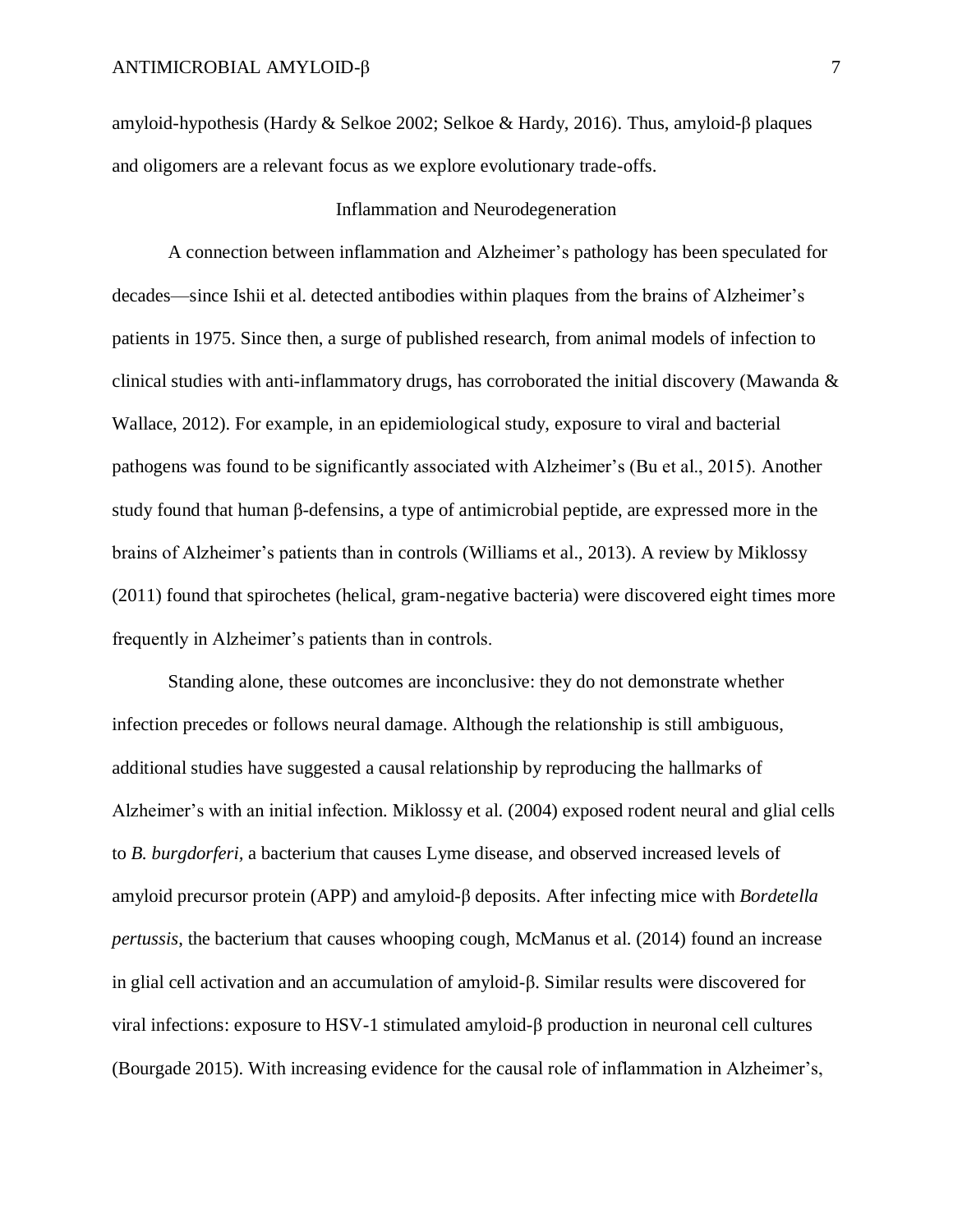researchers are delving into the associated mechanisms, only to discover that Alzheimer's inflammatory processes are remarkably complex.

The potential mechanisms contributing to the central nervous system (CNS) immune response, and their consequential effects on neuron health, are diverse. Reviews on the subject have cited the role of microglia, inflammatory cytokines, and inflammasomes in Alzheimer's pathogenesis. Microglia are cells located in the brain and spinal cord that control the CNS innate immune response. Their excess activation and "priming," an alteration of their function based on prior infections, may contribute to aging and cognitive decline (Hoeijmakers et al. 2016). Additionally, abnormal levels of inflammatory cytokines, secreted proteins that either promote (pro-inflammatory) or inhibit inflammation (anti-inflammatory), may contribute to Alzheimer's pathology (Lio et al. 2003; Zheng et al. 2016). Consequentially, researchers are also exploring the role of inflammasomes, the protein oligomers that promote the maturation of inflammatory cytokines (Olsen & Singhrao 2016). These mechanisms are not exclusive, and together, in response to infections, they may trigger neuroinflammation and neuronal death, as well as an accumulation of amyloid-β. In fact, multiple facets of the immune response can be linked to amyloid-β production. In particular, microglia—which can be stimulated by inflammatory cytokines or T-cells that have infiltrated the brain—appear to produce amyloid-β (Bitting et al., 1996; Lynch, 2013).

The relationship between inflammation and amyloid-β production has been well researched in the context of Alzheimer's pathology, but most research has focused on the nature of the relationship, without questioning why it exists from an evolutionary perspective. Research has only recently begun to emphasize the functional role of amyloid-β in the CNS immune response, a topic that may have important ramifications for our evolutionary understanding of the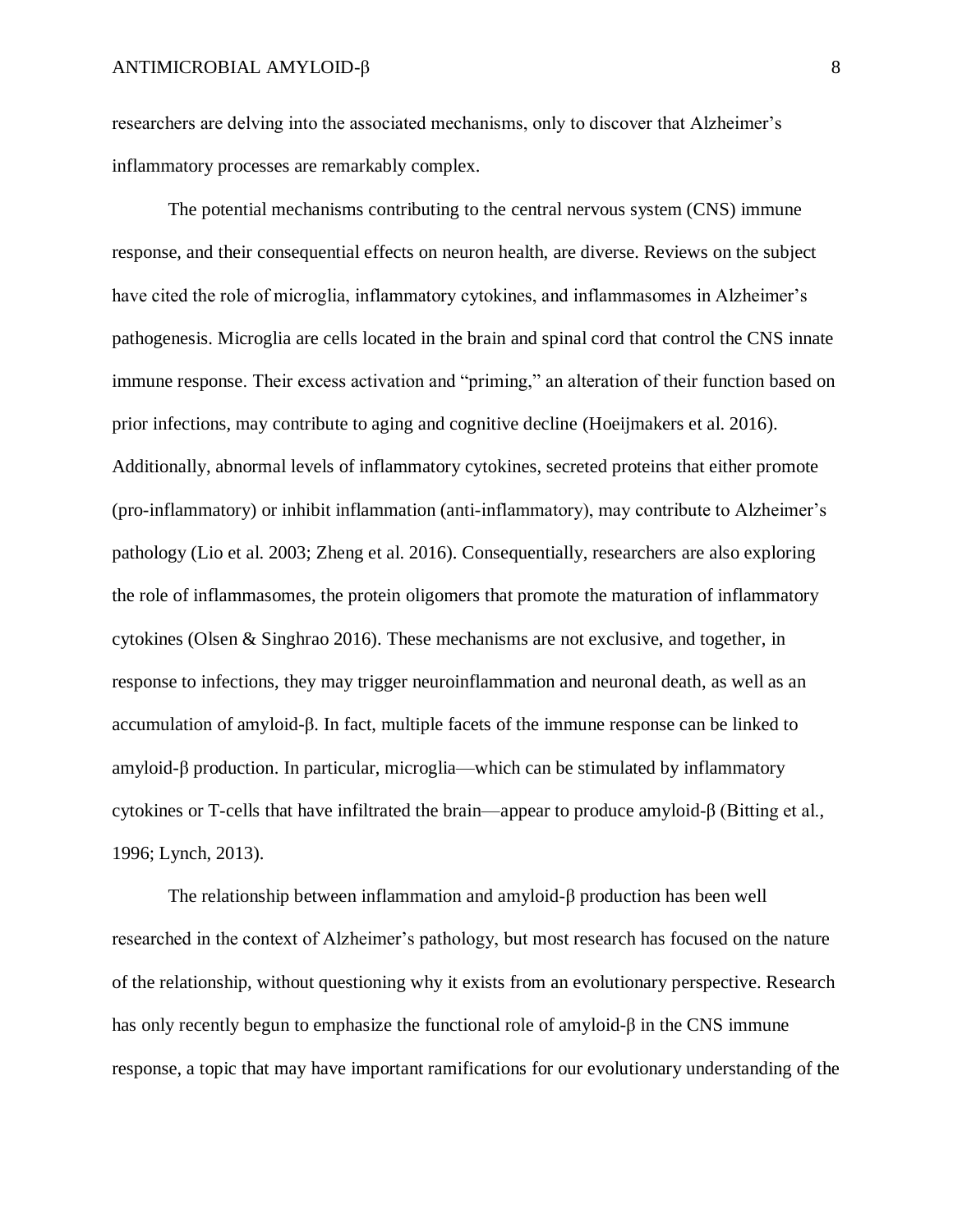disease. If amyloid-β peptides contribute to the CNS immune response, the fitness benefits associated with their immunological function may be the foundation for an important trade-off explaining why evolution has tolerated the detrimental effects of amyloid-β on cognition. To fully explore this topic, however, we must examine more than the selection pressures that have ensured the continued prevalence of Alzheimer's in our population: we must also explore the evolutionary origins of APP and amyloid-β.

### Evolutionary Origins and Conservation of APP

Before determining why Alzheimer's has persisted in our population, it is useful to consider how it originated. Protein sequences prone to aggregation are prevalent across species and have been conserved throughout evolution (Sanchez de Groot, 2012). A wide range of species use amyloid aggregates for a diverse set of biological functions. For example, organisms use amyloids as biological structural components, to facilitate cellular adhesion, or to mediate cell-to-cell signaling (Fowler, 2007; Pham & Sunde, 2014). Humans may use amyloids to stop bleeding after injuries and even as a template to produce melanin (Fowler, 2007). Since protein aggregates can be toxic, mechanisms have evolved to reduce proteins' affinity for aggregating, especially in biologically crucial proteins; however, organisms can also utilize this toxicity as a defense mechanism against microorganisms. These functional roles of protein aggregates may underlie the selection pressures on specific protein domains; furthermore, the precursor protein to amyloid-β itself has encountered notable evolutionary selection.

*APP* is an ancient gene with a long evolutionary history. Tharp and Sarkar (2013) constructed a phylogenetic tree of the *APP* gene family, discovering that the ancestral *APP* gene arose approximately 600 million years ago during the Ediacaran period. Within that gene, the protein domain capable of forming amyloid aggregates likely evolved 450 million years ago,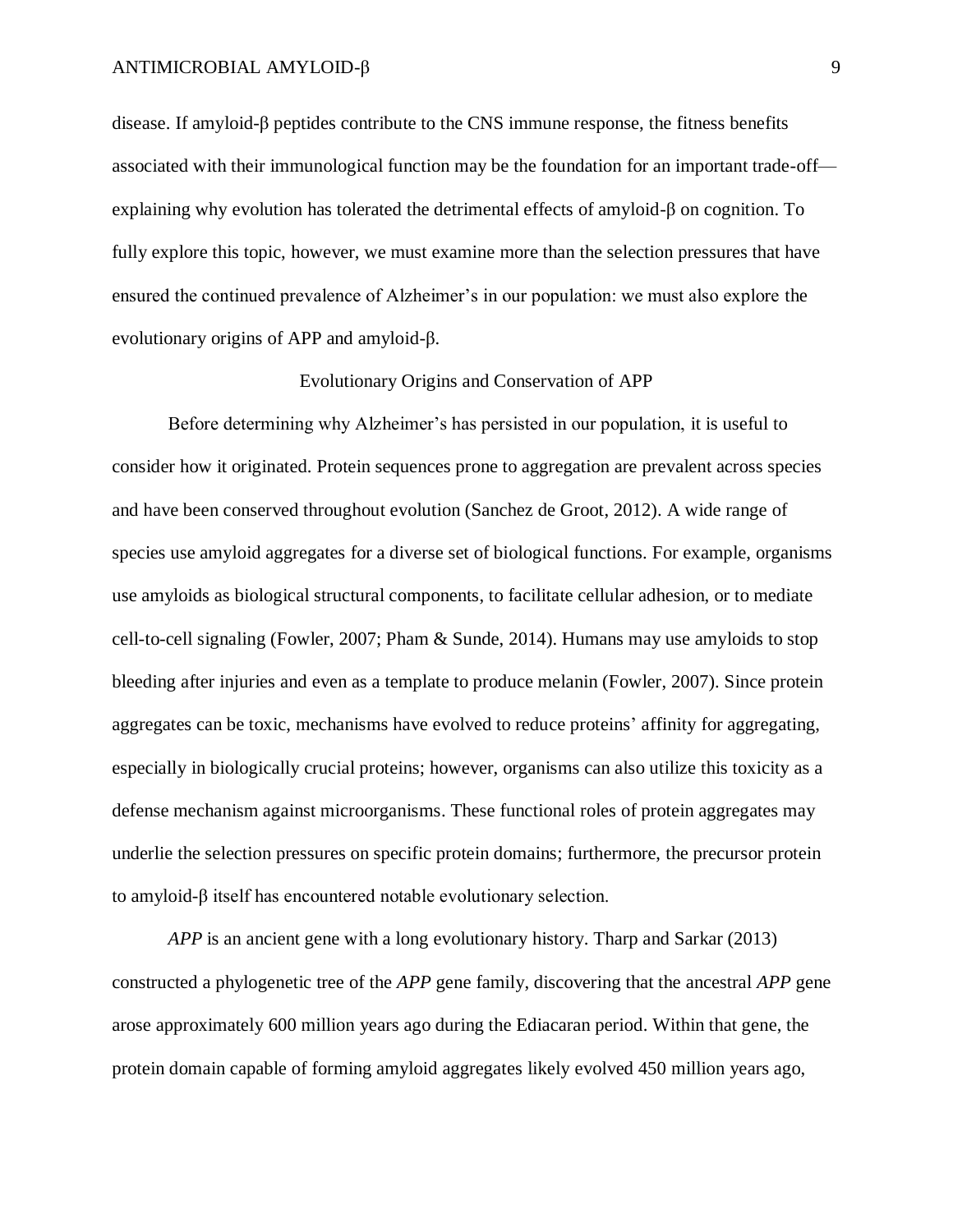during the Ordovician Period, and has since been highly conserved (Tharp & Sarkar, 2013). Notably, the secretases involved in cleaving APP ( $\alpha$ -,  $\beta$ - and γ-secretases) have also been highly conserved (Shariati  $\&$  Strooper, 2013). It is unclear whether APP and these secretases first evolved as a beneficial adaptation or as a spandrel—a byproduct of selection on another trait. However, the conservation of APP and its homologues, amyloid precursor-like proteins (APLPs), suggests that these proteins have since acquired functional significance and undergone positive selection.

APP is necessary for the viability of multiple species. In *C. elegans*, knockout of an *APP*related gene, *apl-1*, can result in developmental defects and death; in *Drosophila,* silencing of *APPL* (an *APP* ortholog) causes defects in neuronal migration and patterning; and in mice, a deficit of certain APP alleles can generate postnatal growth deficits or death (Hornsten et al., 2007; Cassar et al., 2016, Heber et al., 2000). APP is clearly an essential protein in many organisms, and it appears to be multifunctional. Studies have found roles for APP (and its product amyloid-β) in neuronal development, cellular adhesion, neurotransmission, cholesterol transport, and innate immunity (Coulson et al., 2000; Yao & Papadopoulos, 2002; Puzzo et al., 2008; Spitzer et al., 2016).

The apparent necessity of these functions reinforces the theory that an antagonistic pleiotropy contributes to Alzheimer's, since for humans, any benefits associated with APP coincide with a risk of disease later in life. From an evolutionary perspective, the role of amyloid-β in innate immunity is particularly interesting, since it also frames Alzheimer's as an evolved cost of defense. The theory is supported by research demonstrating that amyloid- $\beta$ protects against fungal, bacterial, and viral infections in multiple models.

The Antimicrobial Properties of Amyloid-β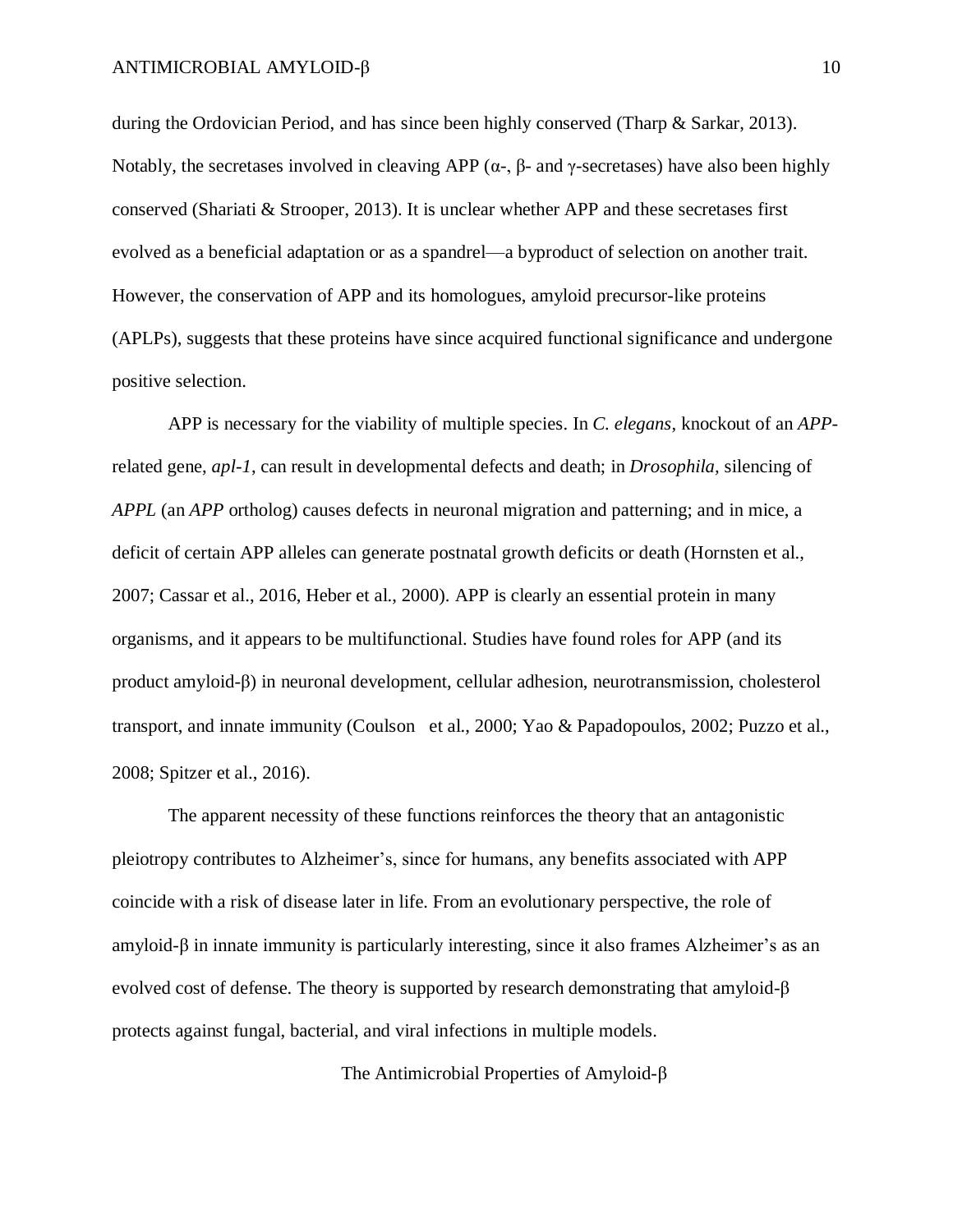A collection of recent *in vivo* and *in vitro* studies has demonstrated the antimicrobial properties of amyloid peptides. In 2010, Soscia et al. postulated that amyloid-β was an antimicrobial peptide, citing its similarities to other antimicrobial peptides and testing it against microorganisms. Their discovery was the first to suggest that the immune system responds to CNS infections by producing amyloid-β because of its function, rather than as an unintentional byproduct. They measured the antimicrobial properties of amyloid-β *in vitro* against twelve common pathogens and found that it was effective against eight of them—including the bacterium that causes meningitis and the fungus most often responsible for neurocandidiasis, a fungal infection of the CNS (Soscia et al., 2010). They tested the *in vivo* abilities of amyloid-β by observing the antimicrobial properties of homogenates of the human temporal lobes—a region of the brain where the concentration of amyloid-β tends to be high—from Alzheimer's patients and controls (Soscia et al., 2010). Alzheimer's homogenates were 24% more active against the fungus *C. albicans* than control homogenates (Soscia et al., 2010).

In 2016, Kumar and Spitzer expanded the field of research on the antibiotic and antifungal properties of amyloid-β. Kumar et al. (2016) discovered that expression of amyloid-β protected mice, nematodes, and cell cultures against infections and increased survival rates. Spitzer et al. (2016) tested the antimicrobial activities of amyloid-β variants of different lengths, discovering that certain variants  $(A\beta_{x-42})$  successfully attacked all tested pathogens. Interestingly, these antimicrobial peptides also caused the microorganisms to clump, suggesting a potential mechanistic connection (Spitzer et al., 2016). Another strain  $(A\beta_{x-40})$  was a successful antifungal, but it did not produce an antibacterial effect, nor did it cause the bacteria to clump together. Spittzer et al. warned, however, that more research is necessary before this peptide can be discredited as an antibiotic since it may function indirectly by stimulating white blood cells.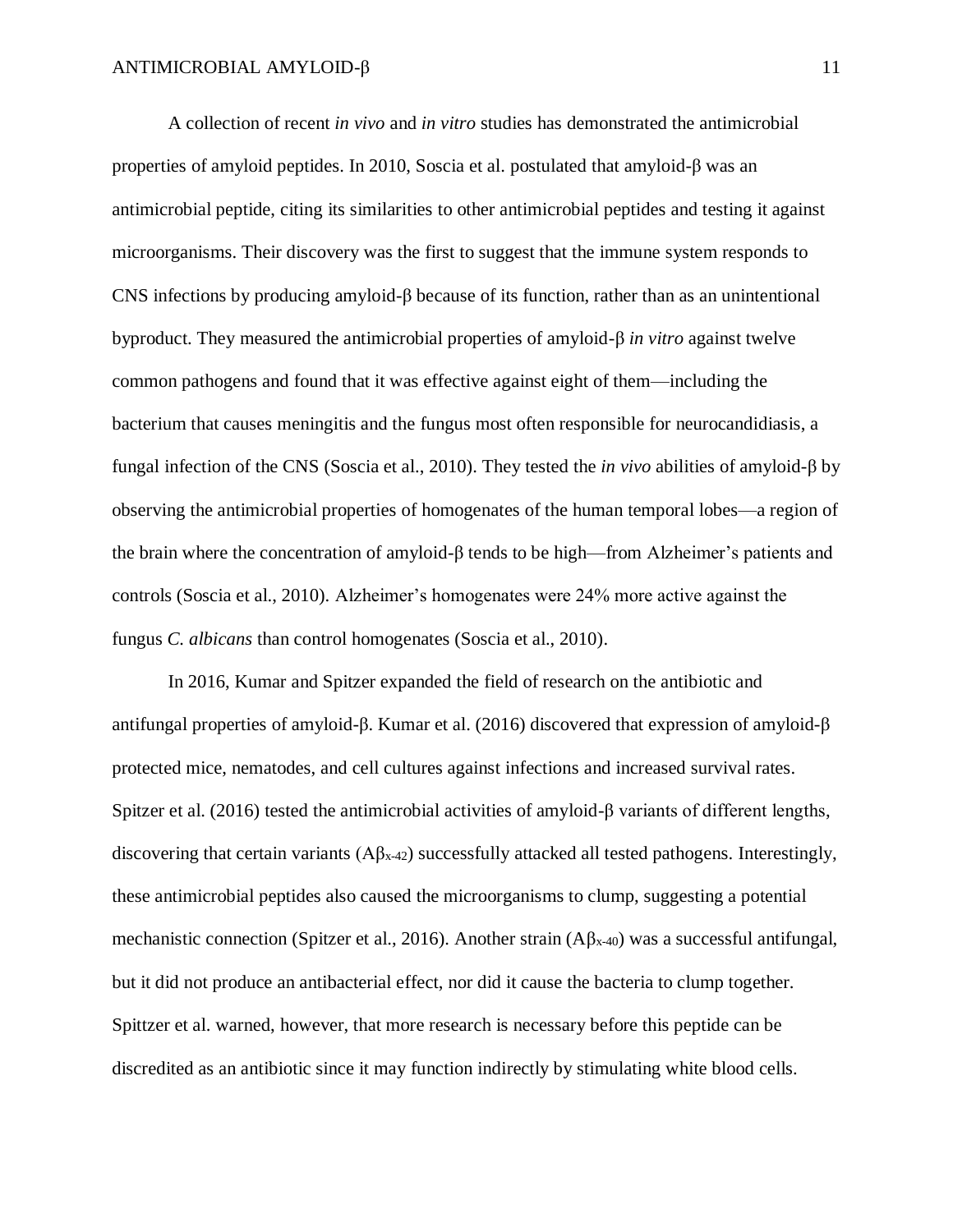Amyloid-β also appears to display antiviral activity. White et al. (2014) first demonstrated this activity by showing that amyloid-β significantly inhibited the ability of influenza A virus particles to infect human tracheobronchial epithelial cells. Bourgade et al. found similar results in 2015, when they tested amyloid-β against viral replication in human cell cultures. They discovered that amyloid-β effectively inhibited Herpes simplex virus 1 (HSV-1) replication, decreasing it by as much as 90% in some trials (Bourgade et al., 2015). Antiviral efficiency was related to the time that cells were exposed to amyloid-β relative to the virus—so that introducing amyloid-β before or during a viral infection was most effective—suggesting that the peptide functioned on free viral particles or interfered with their mechanisms for infecting cells (Bourgade et al., 2015). Interestingly, amyloid-β was ineffective against Human adenovirus type 5 (Had5), a non-enveloped virus, indicating that amyloid-β might target viral envelopes, which fuse with the target cell's plasma membrane to initiate infection (Bourgade et al., 2015).

The potential antiviral, antifungal, and antimicrobial properties of amyloid-β support the trade-off hypothesis. Furthermore, outside research projects—beyond the few studies that directly examine these properties—support the hypothesis by further indicating a role for amyloid-β in the immune system. For example, protein aggregates such as amyloid-β share important structural and functional similarities with antimicrobial peptides.

Antimicrobial peptides have been highly conserved throughout evolution and are present in many species. In fact, 2756 antimicrobial peptides from six kingdoms are recorded in the Antimicrobial Peptide Database. Depending on their structure, these peptides possess different mechanisms of attack and can target bacteria, viruses, or fungi. A subset of these proteins function by aggregating and causing bacteria to clump together—in a process called

Functional and Structural Similarities of Amyloids with Antimicrobial Peptides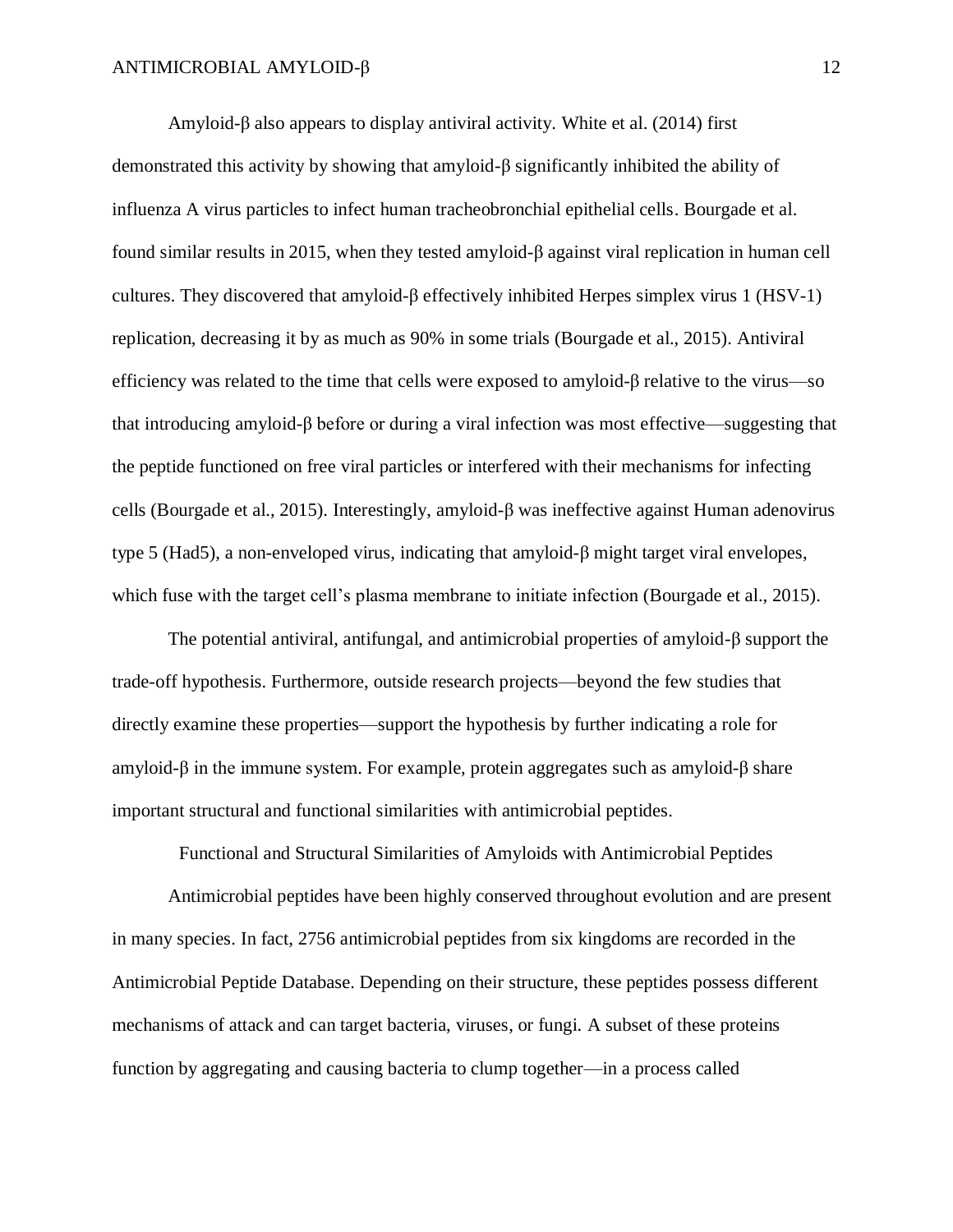agglutination—indicating a connection between amyloid-like aggregates and antimicrobial function. Torrent et al. (2012) characterized this interaction by tracking the aggregation of amyloid-like peptides on a bacterial cell membrane. Their evidence suggests that peptides aggregate on bacterial membranes, promoting bacterial cells to clump and disrupting their bilayers to both kill the bacteria and create a better target for phagocytic cells (Torrent et al., 2012). Furthermore, they proved the necessity of this process by comparing the effectiveness of an antimicrobial peptide known to form amyloid-like aggregates to that of a mutated peptide incapable of aggregating. The peptide's antimicrobial activity was decreased in the mutant (Torrent et al., 2012).

Bacterial agglutination and membrane disruption are important mechanisms of defense. Their connection to peptide aggregation is consistent with recent research on the function of amyloids. Kumar et al. (2016) found that soluble amyloid-β oligomers bind to microbial membranes, causing bacterial agglutination and inhibiting bacteria from adhering to host cells. Amyloid- $\beta$  also appears to inhibit viruses by causing viral aggregation (White et al., 2014). A different amyloid polypeptide, secreted from the pancreas and called human islet polypeptide (hIAPP), appears to kill microbes by disrupting their membranes (Wang et al., 2012).

Similarities between the function of amyloids and other antimicrobial peptides are unsurprising, given their structural resemblances. Jang et al.  $(2008)$  found that the β-sheets associated with protegrin-1 (PG-1), an antimicrobial peptide that forms pores in bacterial membranes, possess a structure similar to the amyloid-β plaques involved in Alzheimer's pathology. The antimicrobial peptides that associate with microbial membranes often form amyloid-like fibrils. In fact, the amino acid sequences of antimicrobial and amyloid-like regions are highly similar: of all amino acids, 80% are found in (or absent from) these sequences in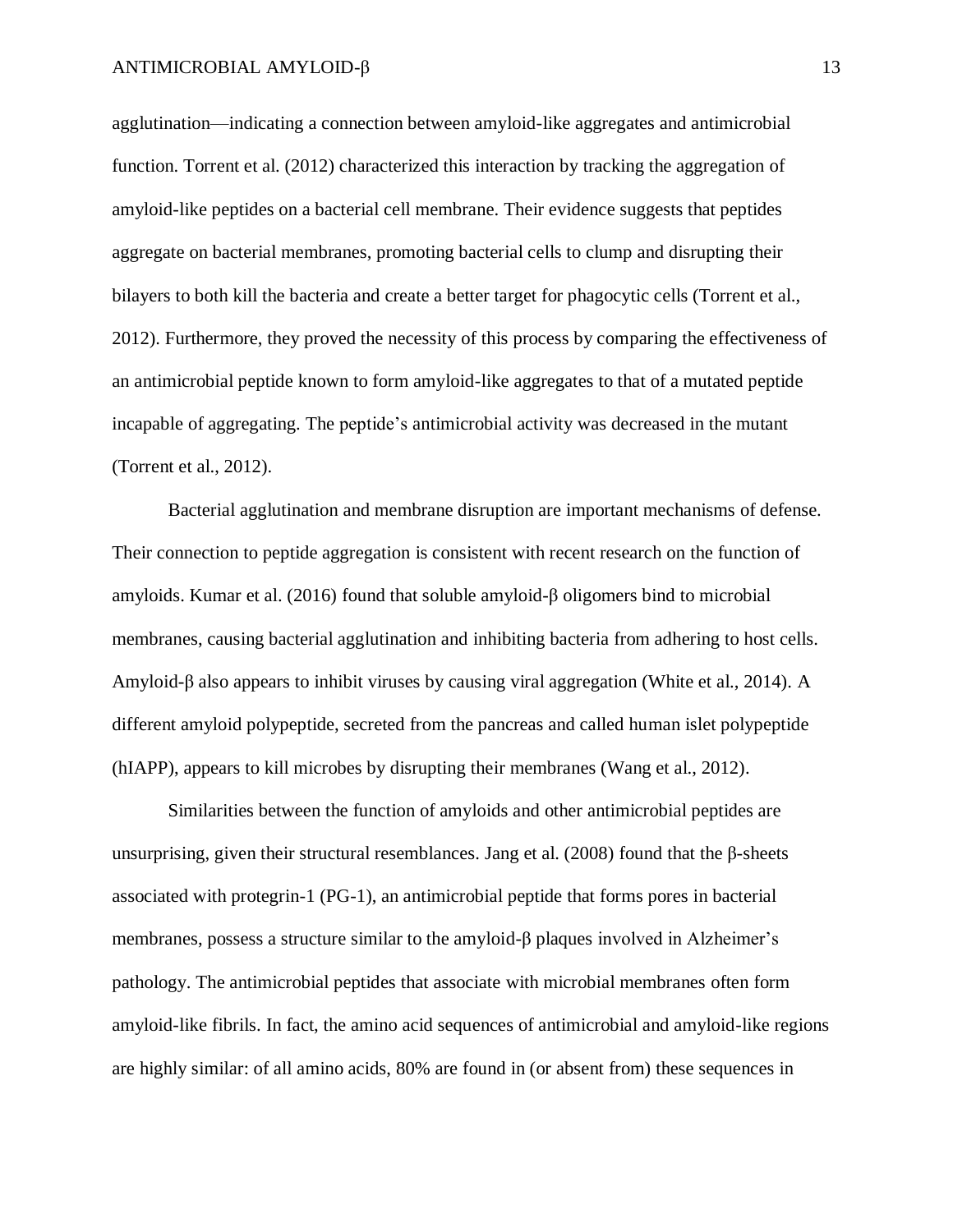corresponding amounts (Torrent et al., 2011). Thus, aggregation-prone regions within a protein are likely to generate antimicrobial activity.

Torrent et al. (2011) utilized this discovery to hypothesize that antimicrobial peptides were evolutionarily derived from amyloids. Their proposed explanation is consistent with our hypothesis that the antimicrobial properties of amyloid-β have contributed to its conservation throughout evolution. Amyloids may not have arisen as antimicrobial peptides, but developing that ability created new selection pressures on the trait. The close evolutionary history and entwined functions of amyloids and antimicrobial peptides underlies the fundamental trade-off between the neurological defects and the resistance to infection associated with these peptides.

Questioning the Framework of an Antagonistic Pleiotropy

With the proposed evolutionary framework, certain questions arise. Why is this trade-off expressed as an antagonistic pleiotropy? That is, why are symptoms only observed later in life? And is the positive selection pressure on antimicrobial amyloid peptides strong enough to sustain a trade-off? Measuring trade-offs is difficult, and in this situation, research on the pathological pathways of amyloid-β and its role in the innate immune system is still in progress. However, we can propose answers to these questions by utilizing existing research and basic principles in evolutionary medicine.

The incidence rate of Alzheimer's is highest among the elderly. Considering the trade-off between innate immunity and Alzheimer's, immunosenescence—the deterioration of the immune system with age—likely contributes to the age-related onset of this disease. Normal aging is associated with decreased immune function for multiple reasons: for example, chronic inflammatory processes may contribute to natural degeneration. The inflammatory response itself is associated with an antagonistic pleiotropy, as the mechanisms regulating the immune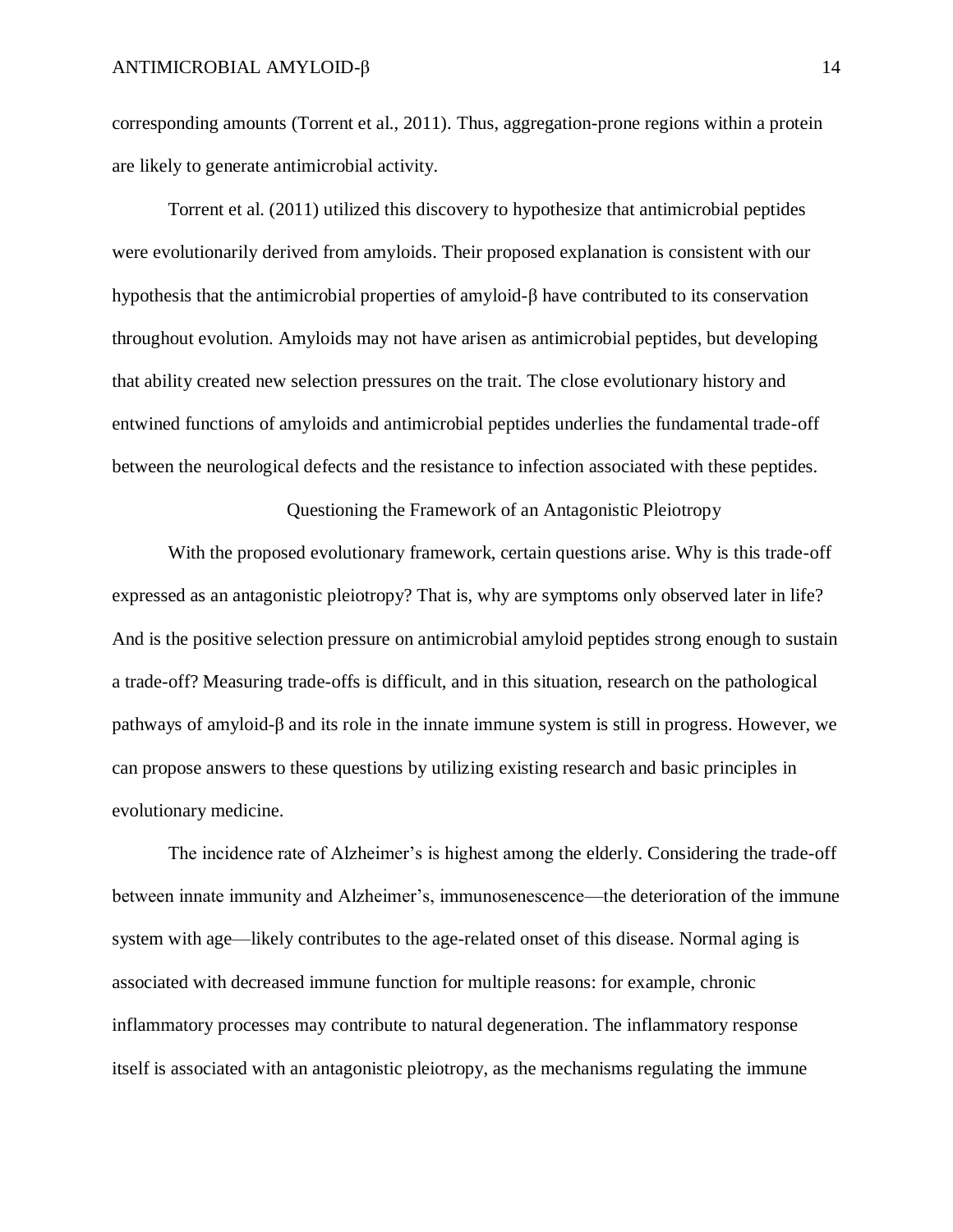system also contribute to the process of aging (Franceschi et al., 2000). Specifically, a proinflammatory state—a tendency towards systemic inflammation—is associated with old age. The problem is likely exasperated by selection pressures for pro-inflammatory genotypes, in place due to the importance fighting an infection at a young age (Vasto et al., 2007). Additionally, latent bacteria and viruses that lie dormant in the brain can be reactivated during the immunosuppression associated with aging (Itzhakia et al., 2016).

The age-dependence of Alzheimer's decreases negative selection pressures on the disease, increasing the likelihood for a trade-off. Evolution has tolerated Alzheimer's because of the weak selection against it and the positive selection on mechanisms of the immune system. Whether or not the antimicrobial properties of amyloid-β, in particular, confer a significant improvement to fitness has not been thoroughly examined. Thus, we cannot claim with certainty that this particular antagonistic pleiotropy contributes significantly to Alzheimer's; however, the evidence is suggestive. Studies demonstrate an association between survival and the presence of amyloid-β: in mice, for example, the knockout of the *bace1* gene—which produces a secretase that generates amyloid-β from APP—increased mortality rates (Dominguez et al., 2005). These associations have important implications for future clinical research and medical practices.

### Clinical Implications and Future Research

If amyloid-β does participate in the innate immune response, therapies targeting peptide formation—such as therapies that target the secretases involved in cleaving APP— may have unintended consequences. These treatments may inhibit the body from launching a proper defense against infections. In a controlled trial, treatment with tarenflubril, a drug intended to lower amyloid-β by modulating the activity of γ-secretase, was associated with an increase in infections (Green et. al, 2009).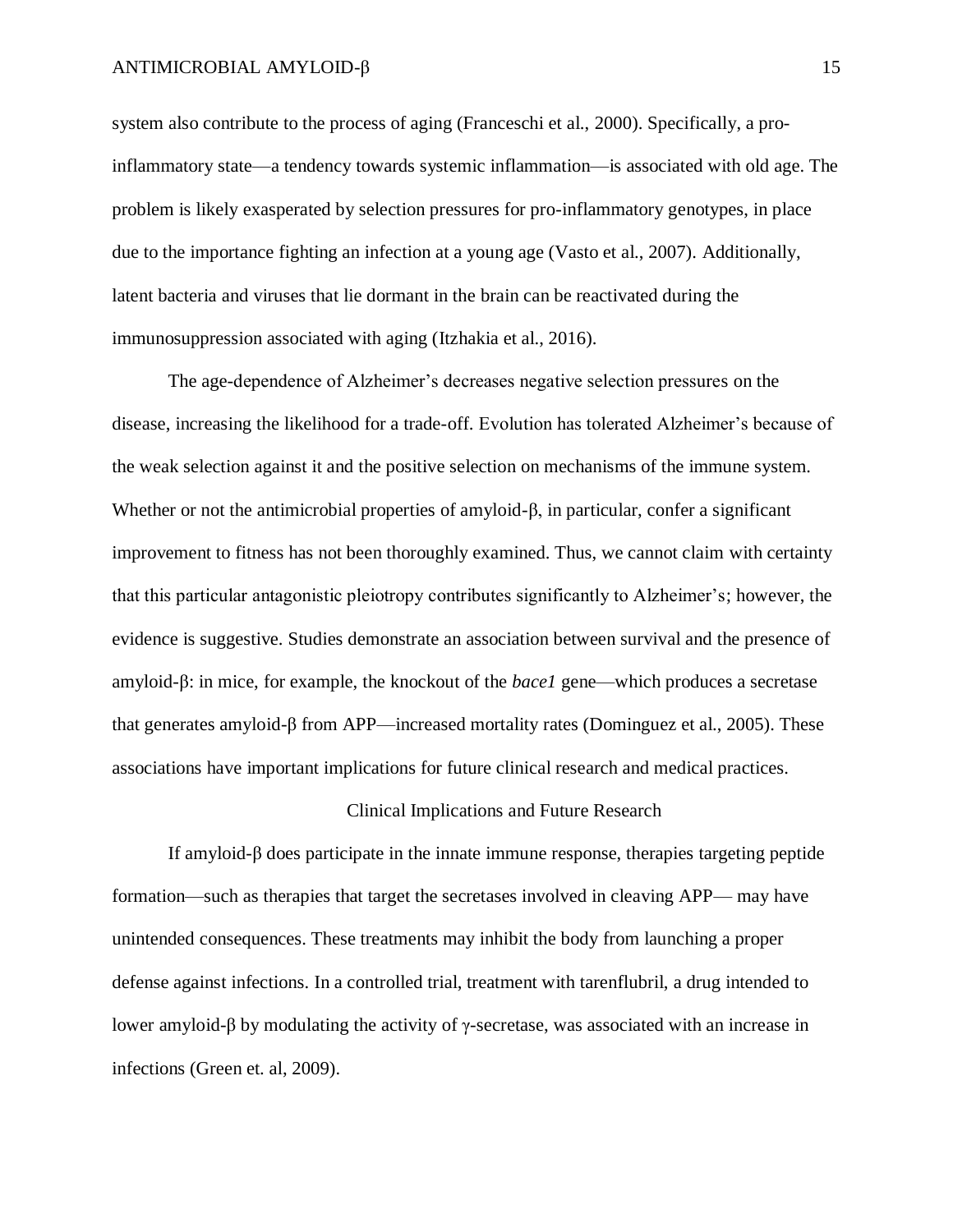These potential negative consequences do not indicate that we should abandon research on amyloid-β, as it may still be an important target in treating Alzheimer's; however, potential effects to the immune system should be considered. The relationship in humans still requires a significant amount of research. For example, future studies should investigate whether there is an association between low amyloid-β levels and immunodeficiency.

The production of amyloid-β as an exaggerated cost of defense may also have implications for the development of new treatments. For example, preemptively addressing infections may reduce the prevalence of Alzheimer's by decreasing the stimulus for an innate immune response within the brain. With the devastating prospect of antibiotic resistance on the horizon, proposing to create policy changes based on infection prevention is not entirely feasible. However, simply recognizing the association between microbial infections and Alzheimer's prevalence is an important step for future research and policy.

Beyond treatments looking to address the apparent relationship between infections and Alzheimer's, other exciting research ideas are emerging. For example, Welling et al. (2015) recognized the role of pathogens in Alzheimer's pathogenesis and proposed a mechanism to use antimicrobial peptides as imaging biomarkers in studies of the disease. They noticed that future research on the role of pathogens in Alzheimer's would need improved mechanisms for detecting brain infections. Specifically, imaging biomarkers for CNS infections must be able to pass the blood-brain barrier—a trait that antimicrobial peptides possess. Thus, they proposed future research on the role of antimicrobial peptides, such as amyloid-β, both as actors in the CNS immune response and as imaging biomarkers (Welling et al., 2015).

Conclusion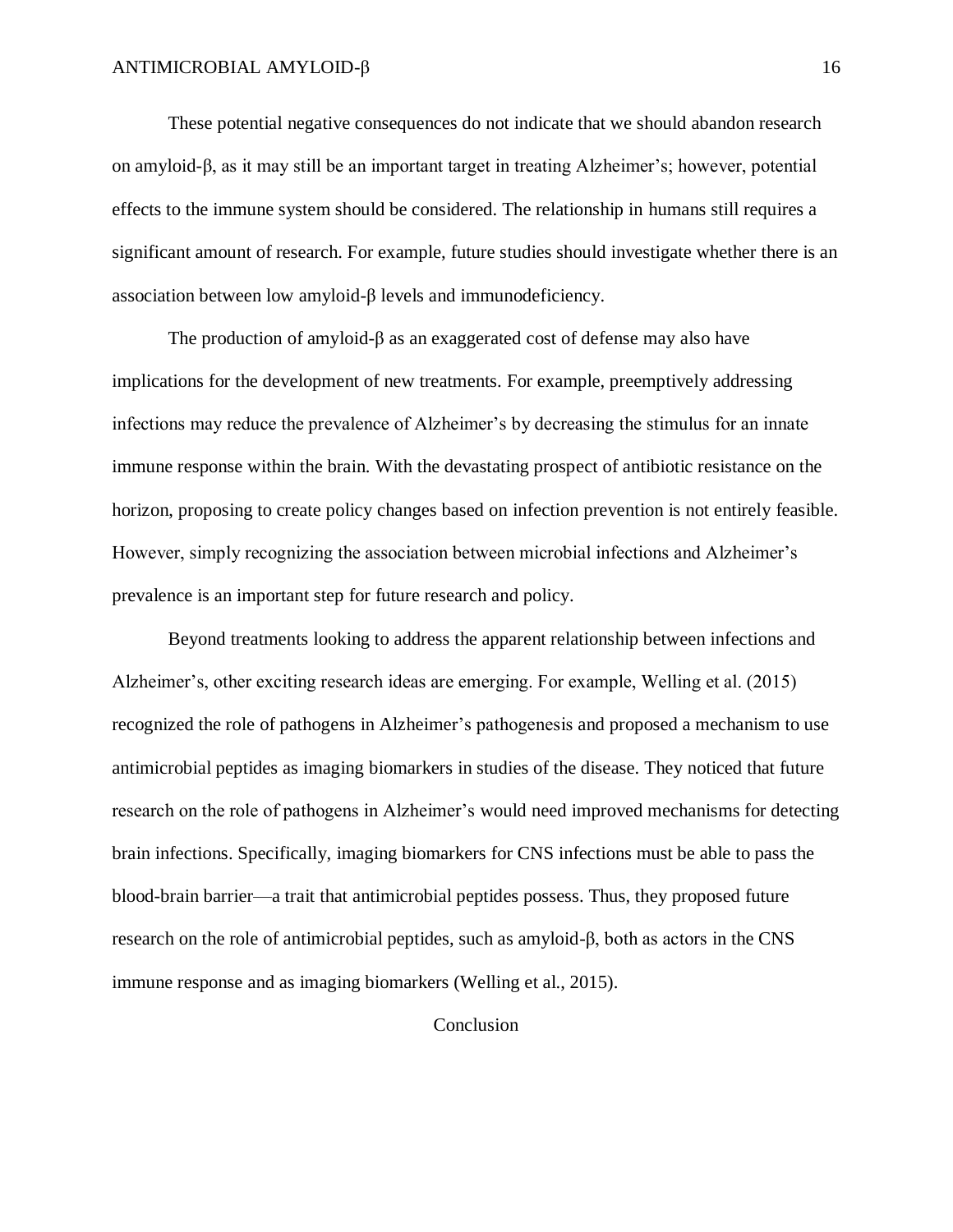As the leading cause of dementia, Alzheimer's disease negatively impacts the lives of millions of elderly citizens and their caretakers—and the number of patients is only projected to rise. Between 2016 and 2025, the number of people with Alzheimer's in each state in America is expected increase by at least fourteen percent (AA, 2016). Such a significant increase in the prevalence of disease will be both financially and emotionally taxing—thus, we must invest in the research that will best help alleviate the disease's causes and symptoms. Investigating the disease from diverse research perspectives will help to expand our understanding of its complexities. Specifically, by considering Alzheimer's disease from an evolutionary perspective, we gain important insights into the disease, unveiling why it exists in our population today, how we might develop new treatments, and what the limitations of current treatments are.

This discussion is particularly powerful in the context of innate immunity and the recent research on the antimicrobial properties of amyloid-β. If amyloid-β peptides are a critical component of the CNS innate immune response, they will have undergone notable selection pressure, and the consequence of their selection—Alzheimer's risk in later life—can be explained as an antagonistic pleiotropy and an exaggerated cost of defense. Evidence continues to emerge that supports this hypothesis, such as research that demonstrates a relationship between APP and survival, that connects inflammation to neurodegeneration, and that indicates an antimicrobial role for amyloids. This research indicates an intrinsic relationship between amyloid-β peptides and the CNS immune response and highlights the importance of considering the immunological consequences of Alzheimer's treatments—both those that are preexisting and those of the future.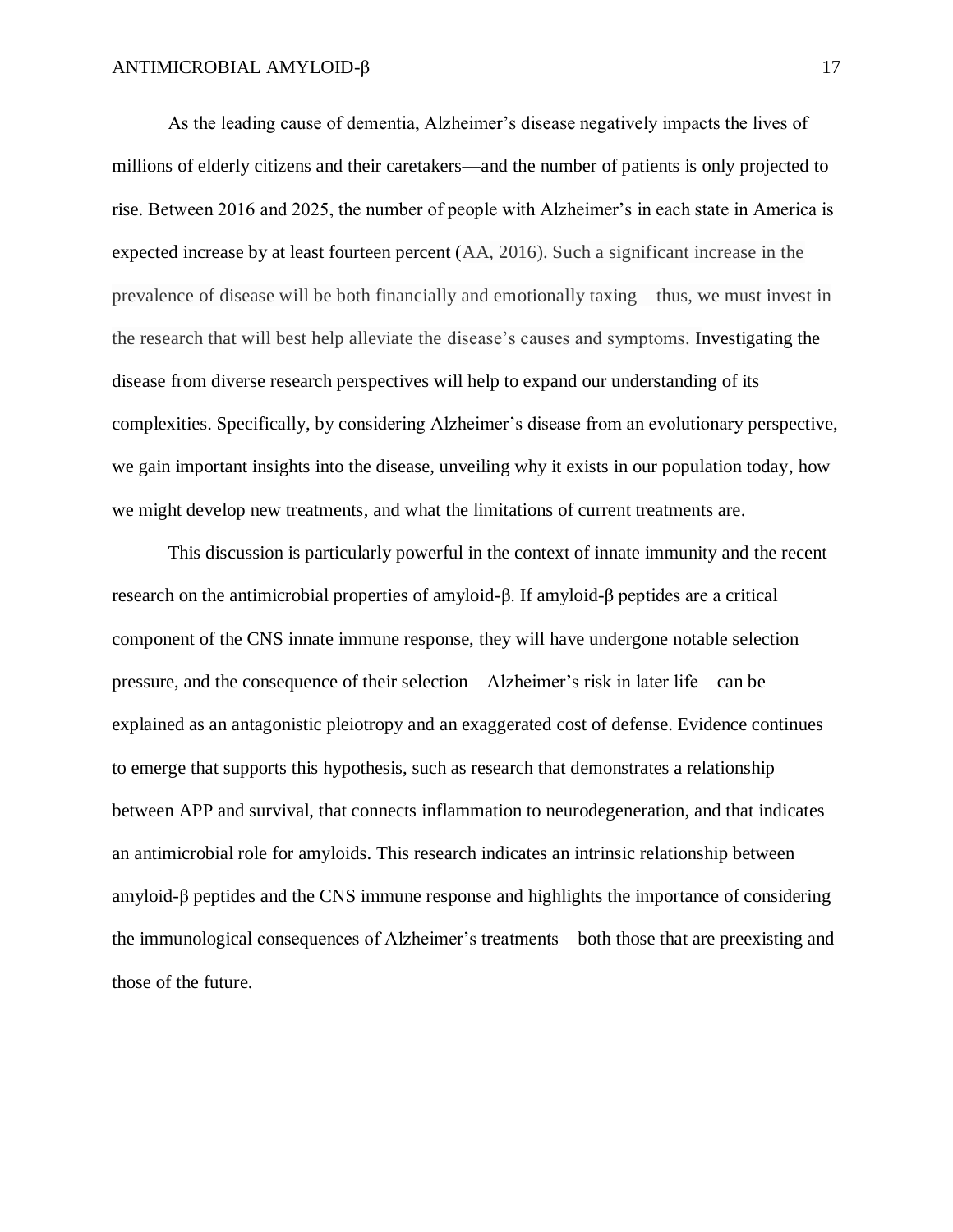### References

- Akiyama, H., S. Barger, S. Barnum, B. Bradt, J. Bauer, G. M. Cole, N. R. Cooper*, et al.* "Inflammation and Alzheimer's Disease." [In English]. *Neurobiology of Aging* 21, no. 3 (May-Jun 2000): 383-421.
- Alzheimer's Association. "Alzheimer's Disease Facts and Figures." *Alzheimer's & Dementia* 12, no. 4 (2016): 459-509.
- Bitting, L., A. Naidu, B. Cordell, and G. M. Murphy. "Beta-Amyloid Peptide Secretion by a Microglial Cell Line Is Induced by Beta-Amyloid-(25-35) and Lipopolysaccharide." [In English]. *Journal of Biological Chemistry* 271, no. 27 (Jul 1996): 16084-89.
- Bloom, G. S. "Amyloid-Beta and Tau the Trigger and Bullet in Alzheimer Disease Pathogenesis." *Jama Neurology* 71, no. 4 (Apr 2014): 505-08.
- Bourgade, Karine, Hugo Garneau, Genevieve Giroux, Aurelie Y. Le Page, Christian Bocti, Gilles Dupuis, Eric H. Frost, and Tamas Fueloep, Jr. "Beta-Amyloid Peptides Display Protective Activity against the Human Alzheimer's Disease-Associated Herpes Simplex Virus-1." *Biogerontology* 16, no. 1 (Feb 2015): 85-98.
- Bourgade, Karine, Aurelie Le Page, Christian Bocti, Jacek M. Witkowski, Gilles Dupuis, Eric H. Frost, and Tamas Fueloep, Jr. "Protective Effect of Amyloid-Beta Peptides against Herpes Simplex Virus-1 Infection in a Neuronal Cell Culture Model." *Journal of Alzheimers Disease* 50, no. 4 (2016 2016): 1227-41.
- Brier, M. R., B. Gordon, K. Friedrichsen, J. McCarthy, A. Stern, J. Christensen, C. Owen*, et al.* "Tau and a Beta Imaging, Csf Measures, and Cognition in Alzheimer's Disease." *Science Translational Medicine* 8, no. 338 (May 2016).
- Bu, X. L., X. Q. Yao, S. S. Jiao, F. Zeng, Y. H. Liu, Y. Xiang, C. R. Liang*, et al.* "A Study on the Association between Infectious Burden and Alzheimer's Disease." [In English]. *European Journal of Neurology* 22, no. 12 (Dec 2015): 1519-25.
- Bufill, E., R. Blesa, and J. Agusti. "Alzheimer's Disease: An Evolutionary Approach." *Journal of Anthropological Sciences* 91 (2013): 135-57.
- Cassar, M., and D. Kretzschmar. "Analysis of Amyloid Precursor Protein Function in Drosophila Melanogaster." *Frontiers in Molecular Neuroscience* 9 (Jul 2016).
- Cipriani, G., C. Dolciotti, L. Picchi, and U. Bonuccelli. "Alzheimer and His Disease: A Brief History." *Neurological Sciences* 32, no. 2 (Apr 2011): 275-79.
- Coulson, E. J., K. Paliga, K. Beyreuther, and C. L. Masters. "What the Evolution of the Amyloid Protein Precursor Supergene Family Tells Us About Its Function." *Neurochemistry International* 36, no. 3 (Mar 2000): 175-84.
- Demuro, A., I. Parker, and G. E. Stutzmann. "Calcium Signaling and Amyloid Toxicity in Alzheimer Disease." *Journal of Biological Chemistry* 285, no. 17 (Apr 2010): 12463-68.
- Finch, C. E., and J. J. Marchalonis. "Evolutionary Perspectives on Amyloid and Inflammatory Features of Alzheimer Disease." *Neurobiology of Aging* 17, no. 5 (Sep-Oct 1996): 809- 15.
- Fowler, D. M., A. V. Koulov, W. E. Balch, and J. W. Kelly. "Functional Amyloid from Bacteria to Humans." *Trends in Biochemical Sciences* 32, no. 5 (May 2007): 217-24.
- Glass, D. J., and S. E. Arnold. "Some Evolutionary Perspectives on Alzheimer's Disease Pathogenesis and Pathology." *Alzheimers & Dementia* 8, no. 4 (Jul 2012): 343-51.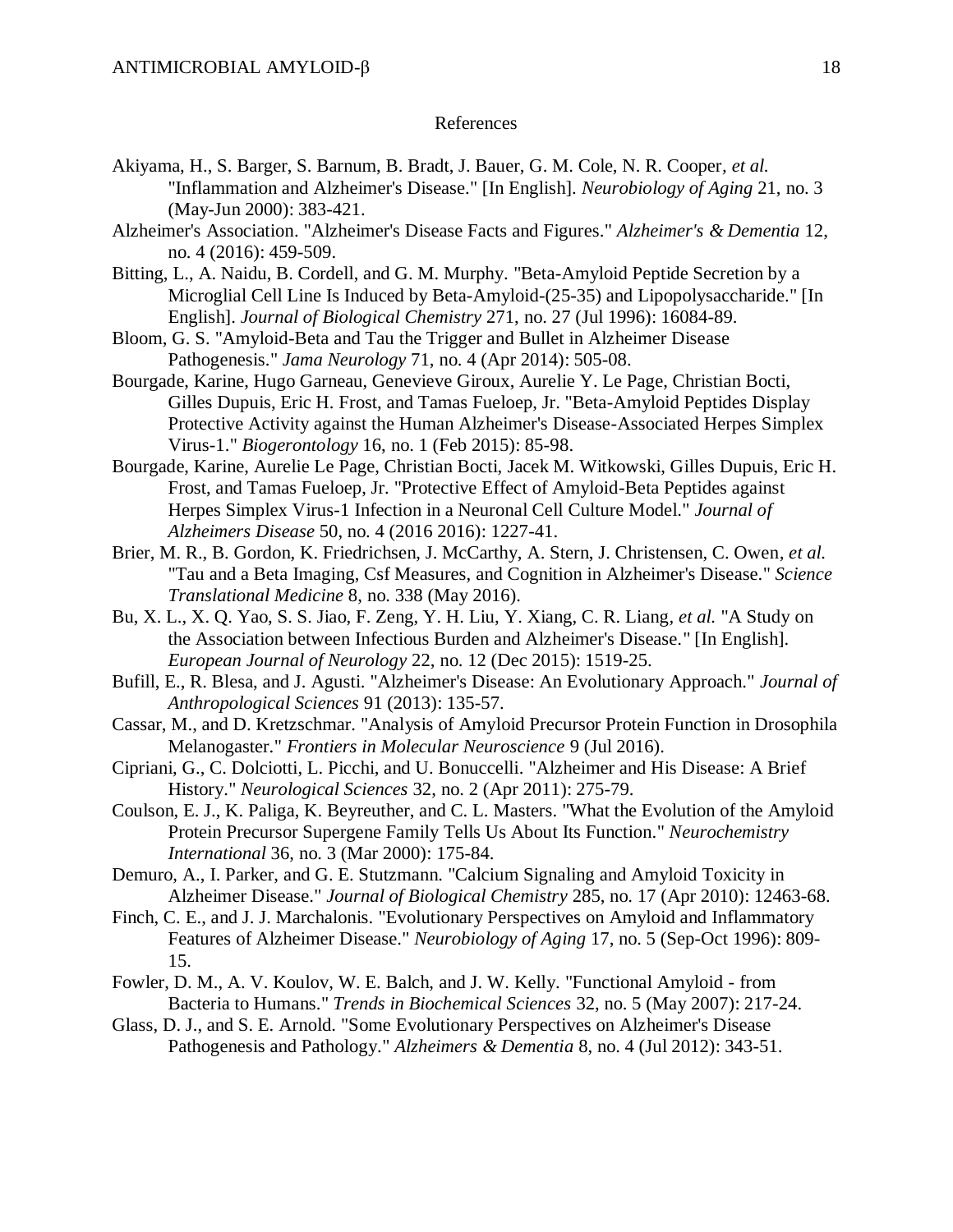- Haass, C., and D. J. Selkoe. "Soluble Protein Oligomers in Neurodegeneration: Lessons from the Alzheimer's Amyloid Beta-Peptide." *Nature Reviews Molecular Cell Biology* 8, no. 2 (Feb 2007): 101-12.
- Hardy, J. "The Amyloid Hypothesis for Alzheimer's Disease: A Critical Reappraisal." *Journal of Neurochemistry* 110, no. 4 (Aug 2009): 1129-34.
- Hardy, J., and D. J. Selkoe. "Medicine the Amyloid Hypothesis of Alzheimer's Disease: Progress and Problems on the Road to Therapeutics." *Science* 297, no. 5580 (Jul 2002): 353-56.
- Hardy, John A., and Gerald A Higgins. "Alzheimer's Disease: The Amyloid Cascade Hypothesis." *Science* 256, no. 5054 (1992): 184-85.
- Heber, S., J. Herms, V. Gajic, J. Hainfellner, A. Aguzzi, T. Rulicke, H. Kretzschmar*, et al.* "Mice with Combined Gene Knock-Outs Reveal Essential and Partially Redundant Functions of Amyloid Precursor Protein Family Members." *Journal of Neuroscience* 20, no. 21 (Nov 2000): 7951-63.
- Hoeijmakers, L., Y. Heinen, A. M. van Dam, P. J. Lucassen, and A. Korosi. "Microglial Priming and Alzheimer's Disease: A Possible Role for (Early) Immune Challenges and Epigenetics?" [In English]. *Frontiers in Human Neuroscience* 10 (Aug 2016): 15.
- Hornsten, A., J. Lieberthal, S. Fadia, R. Malins, L. Ha, X. M. Xu, I. Daigle*, et al.* "Apl-1, a Caenorhabditis Elegans Protein Related to the Human Beta-Amyloid Precursor Is Essential for Viability." *Proceedings of the National Academy of Sciences of the United States of America* 104, no. 6 (Feb 2007): 1971-76.
- Ishii, T., S. Haga, and F. Shimizu. "Identification of Components of Immunoglobulins in Senile Plaques by Means of Fluorescent-Antibody Technique." *Acta Neuropathologica* 32, no. 2 (1975): 157-62.
- Itzhaki, R. F., R. Lathe, B. J. Balin, M. J. Ball, E. L. Bearer, H. Braak, M. J. Bullido*, et al.* "Microbes and Alzheimer's Disease." [In English]. *Journal of Alzheimers Disease* 51, no. 4 (2016): 979-84.
- Jang, H., B. Ma, R. Lal, and R. Nussinov. "Models of Toxic Beta-Sheet Channels of Protegrin-1 Suggest a Common Subunit Organization Motif Shared with Toxic Alzheimer Beta-Amyloid Ion Channels." *Biophysical Journal* 95, no. 10 (Nov 2008): 4631-42.
- Kumar, A., A. Singh, and Ekavali. "A Review on Alzheimer's Disease Pathophysiology and Its Management: An Update." *Pharmacological Reports* 67, no. 2 (Apr 2015): 195-203.
- Kumar, D. K. V., S. H. Choi, K. J. Washicosky, W. A. Eimer, S. Tucker, J. Ghofrani, A. Lefkowitz*, et al.* "Amyloid-Beta Peptide Protects against Microbial Infection in Mouse and Worm Models of Alzheimer's Disease." [In English]. *Science Translational Medicine*  8, no. 340 (May 2016): 15.
- Lee, H. G., X. W. Zhu, R. J. Castellani, A. Nunomura, G. Perry, and M. A. Smith. "Amyloid-Beta in Alzheimer Disease: The Null Versus the Alternate Hypotheses." *Journal of Pharmacology and Experimental Therapeutics* 321, no. 3 (Jun 2007): 823-29.
- Lio, D., F. Licastro, L. Scola, M. Chiappelli, L. M. Grimaldi, A. Crivello, G. Colonna-Romano*, et al.* "Interfleukin-10 Promoter Polymorphism in Sporadic Alzheimer's Disease." *Genes and Immunity* 4, no. 3 (Apr 2003): 234-38.
- Lynch, M. A. "The Impact of Neuroimmune Changes on Development of Amyloid Pathology; Relevance to Alzheimer's Disease." *Immunology* 141, no. 3 (Mar 2014): 292-301.
- Mawanda, Francis, and Robert Wallace. "Can Infections Cause Alzheimer's Disease?" [In English]. *Epidemiologic reviews* 35 (2013 (Epub 2013 Jan 2013): 161-80.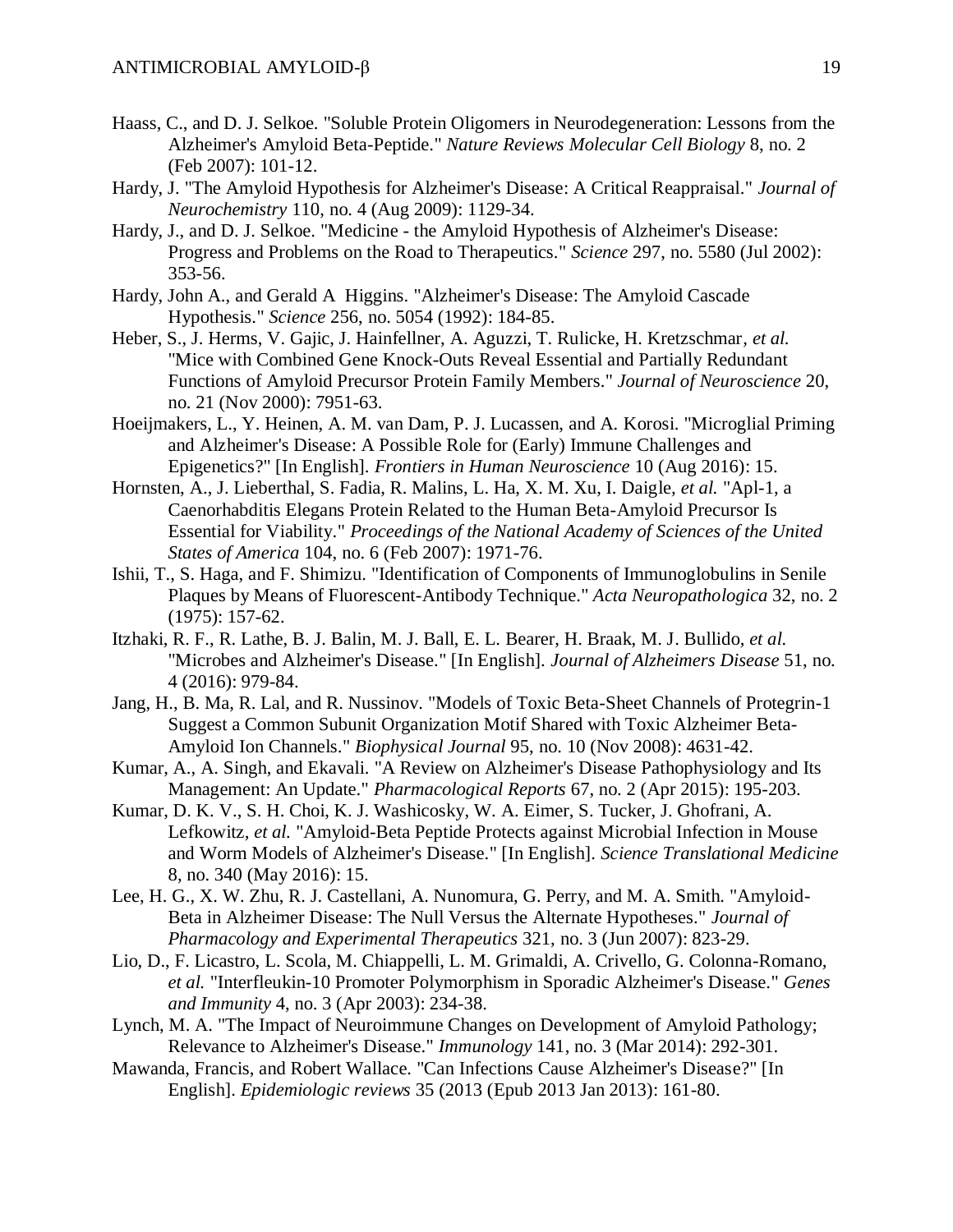- McManus, R. M., S. C. Higgins, K. H. G. Mills, and M. A. Lynch. "Respiratory Infection Promotes T Cell Infiltration and Amyloid-Beta Deposition in App/Ps1 Mice." [In English]. *Neurobiology of Aging* 35, no. 1 (Jan 2014): 109-21.
- Miklossy, J. "Emerging Roles of Pathogens in Alzheimer Disease." [In English]. *Expert Reviews in Molecular Medicine* 13 (Sep 2011): 34.
- Miklossy, J., A. Kis, A. Radenovic, L. Miller, L. Forro, R. Martins, K. Reiss*, et al.* "Beta-Amyloid Deposition and Alzheimer's Type Changes Induced by Borrelia Spirochetes." *Neurobiology of Aging* 27, no. 2 (Feb 2006): 228-36.
- Mossmann, D., F. N. Vogtle, A. A. Taskin, P. F. Teixeira, J. Ring, J. M. Burkhart, N. Burger*, et al.* "Amyloid-Beta Peptide Induces Mitochondrial Dysfunction by Inhibition of Preprotein Maturation." *Cell Metabolism* 20, no. 4 (Oct 2014): 662-69.
- Olsen, I., and S. K. Singhrao. "Inflammasome Involvement in Alzheimer's Disease." [In English]. *Journal of Alzheimers Disease* 54, no. 1 (2016): 45-53.
- Pham, C. L. L., A. H. Kwan, and M. Sunde. "Functional Amyloid: Widespread in Nature, Diverse in Purpose." In *Amyloids in Health and Disease*, edited by S. Perrett. Essays in Biochemistry, 207-19, 2014.
- Pimplikar, S. W. "Reassessing the Amyloid Cascade Hypothesis of Alzheimer's Disease." *International Journal of Biochemistry & Cell Biology* 41, no. 6 (Jun 2009): 1261-68.
- Puzzo, D., L. Privitera, E. Leznik, M. Fa, A. Staniszewski, A. Palmeri, and O. Arancio. "Picomolar Amyloid-Beta Positively Modulates Synaptic Plasticity and Memory in Hippocampus." *Journal of Neuroscience* 28, no. 53 (Dec 2008): 14537-45.
- Sanchez de Groot, N., M. Torrent, A. Villar-Pique, B. Lang, S. Ventura, J. Gsponer, and M. M. Babu. "Evolutionary Selection for Protein Aggregation." *Biochemical Society Transactions* 40 (Oct 2012): 1032-37.
- Selkoe, D. J., and J. Hardy. "The Amyloid Hypothesis of Alzheimer's Disease at 25years." *Embo Molecular Medicine* 8, no. 6 (Jun 2016): 595-608.
- Shariati, S. A. M., and B. De Strooper. "Redundancy and Divergence in the Amyloid Precursor Protein Family." *Febs Letters* 587, no. 13 (Jun 2013): 2036-45.
- Small, S. A., and K. Duff. "Linking a Beta and Tau in Late-Onset Alzheimer's Disease: A Dual Pathway Hypothesis." *Neuron* 60, no. 4 (Nov 2008): 534-42.
- Soscia, S. J., J. E. Kirby, K. J. Washicosky, S. M. Tucker, M. Ingelsson, B. Hyman, M. A. Burton*, et al.* "The Alzheimer's Disease-Associated Amyloid Beta-Protein Is an Antimicrobial Peptide." [In English]. *Plos One* 5, no. 3 (Mar 2010): 10.
- Spitzer, P., M. Condic, M. Herrmann, T. J. Oberstein, M. Scharin-Mehlmann, D. F. Gilbert, O. Friedrich*, et al.* "Amyloidogenic Amyloid-Beta-Peptide Variants Induce Microbial Agglutination and Exert Antimicrobial Activity." *Scientific Reports* 6 (Sep 2016).
- Swerdlow, R. H. "Pathogenesis of Alzheimer's Disease." *Clinical Interventions in Aging* 2, no. 3 (2007): 347-59.
- Tharp, W. G., and I. N. Sarkar. "Origins of Amyloid-Beta." *Bmc Genomics* 14 (Apr 2013).
- Torrent, M., D. Pulido, M. V. Nogues, and E. Boix. "Exploring New Biological Functions of Amyloids: Bacteria Cell Agglutination Mediated by Host Protein Aggregation." [In English]. *Plos Pathogens* 8, no. 11 (Nov 2012): 8.
- Torrent, M., J. Valle, M. V. Nogues, E. Boix, and D. Andreu. "The Generation of Antimicrobial Peptide Activity: A Trade-Off between Charge and Aggregation?". *Angewandte Chemie-International Edition* 50, no. 45 (2011): 10686-89.